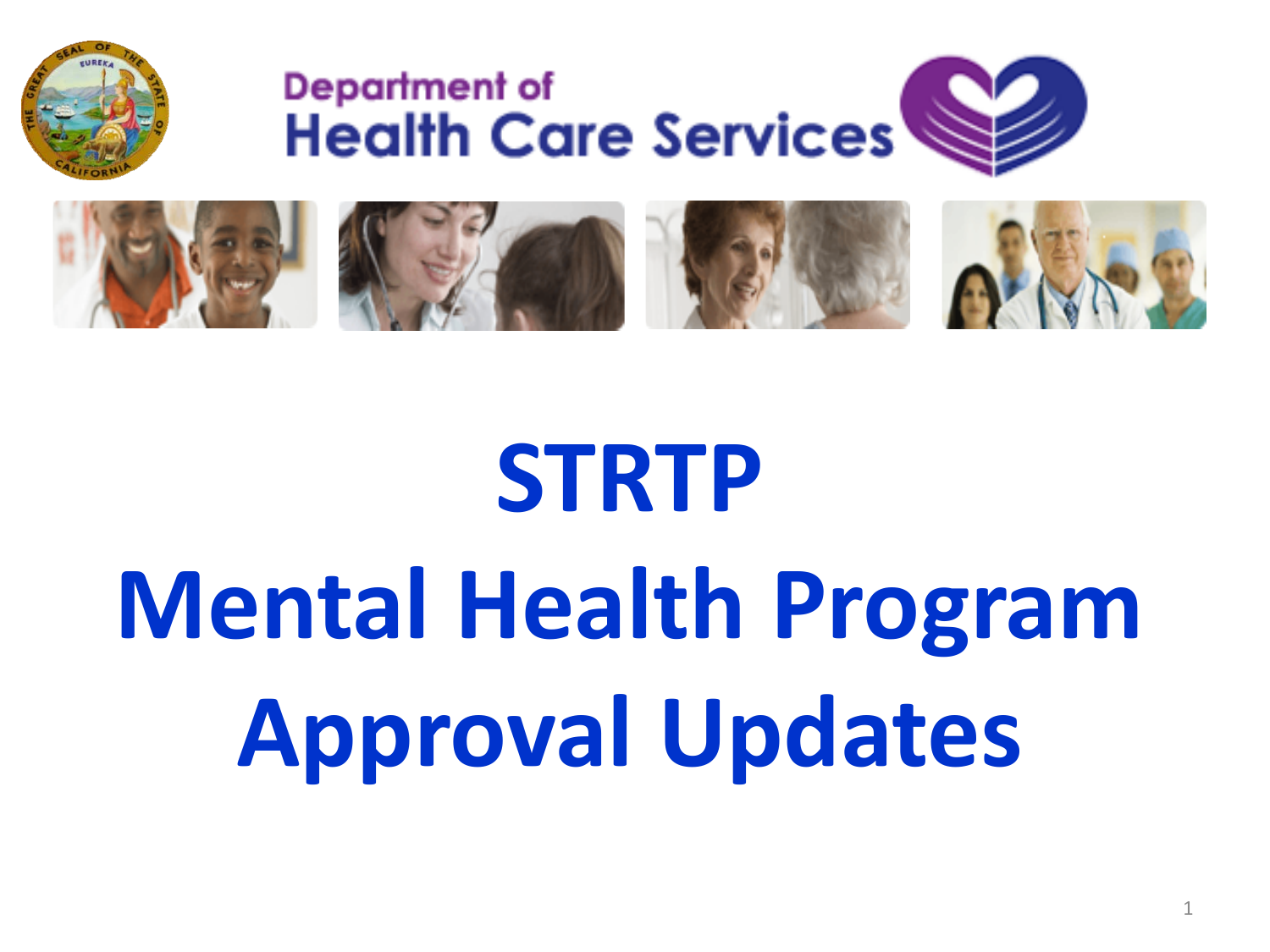

### **Content**

- **STRTP Summary**
- **Approval of Applications/Program Statements**
- **Program Statements – Trends/Patterns**
- **Program Statement Tips**
- **Onsite Review Preparation**
- **Onsite MHPA Reviews – Trends/Patterns**
- **Assistance with Self-Administration of Medication**
- **Medication Support Services**
- **Provision of Technical Assistance by DHCS**
- **What You Can Do**
- **Key Changes to Updated STRTP Interim Regulations**

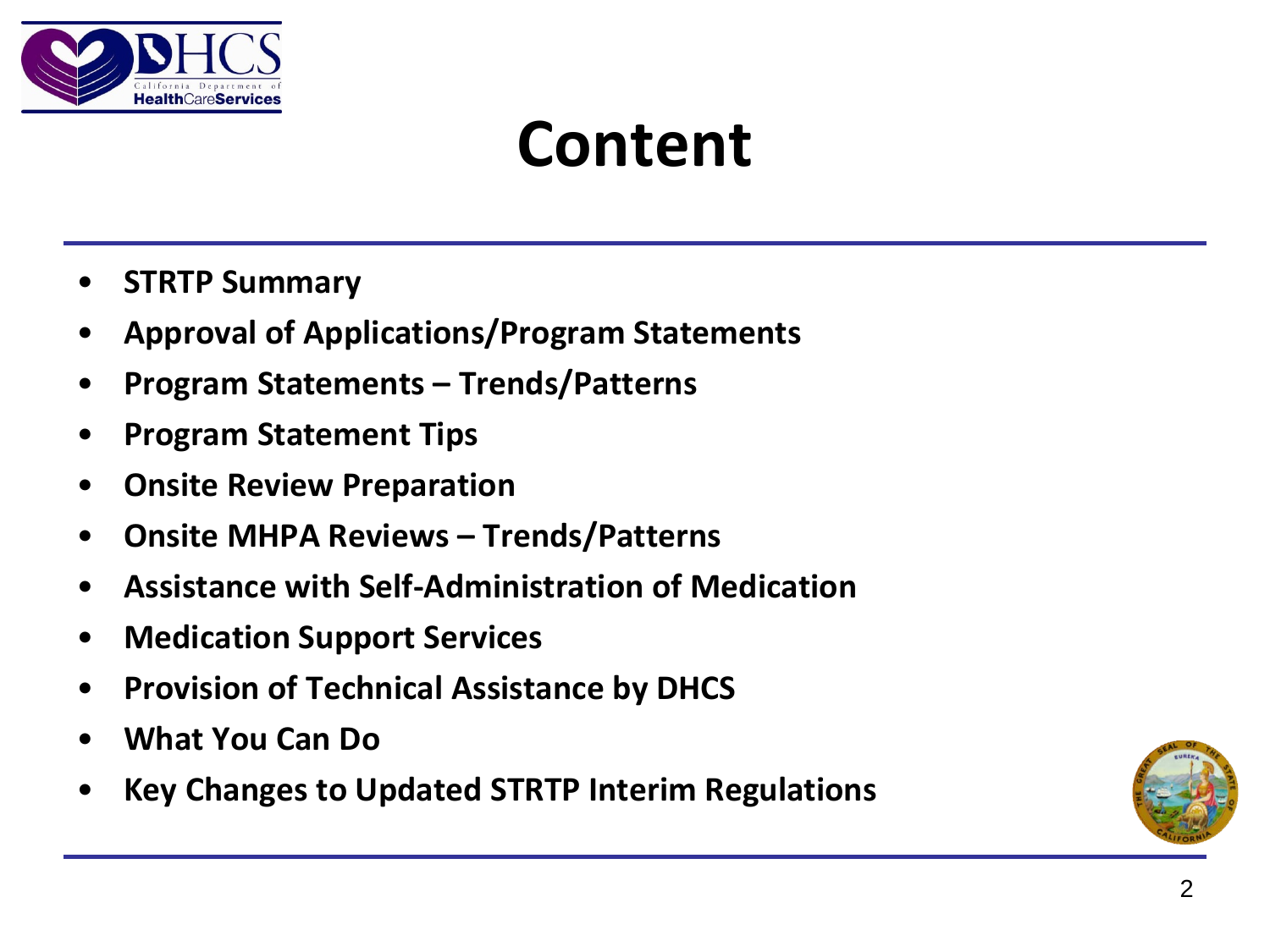

### **STRTP UPDATE**

- CDSS Licensed STRTPS: 254 as of June 18, 2019
- As of June 18, 149 applications for Mental Health Program Approval (MHPA) received for a total of 2329 beds. Six (6) applications are withdrawn (36 beds). One (1) is denied (100 beds). This results in a current status of 2193 STRTP MH beds.
- As of June 18, 127 MHPA site reviews have been completed for a total of 2,036 beds. Of the 127 onsite reviews, 108 MHPAs have been issued. There were 5 site reviews conducted for TA where the provider subsequently did not become a STRTP. The others are pending approval or issuance by DHCS or the delegate MHP.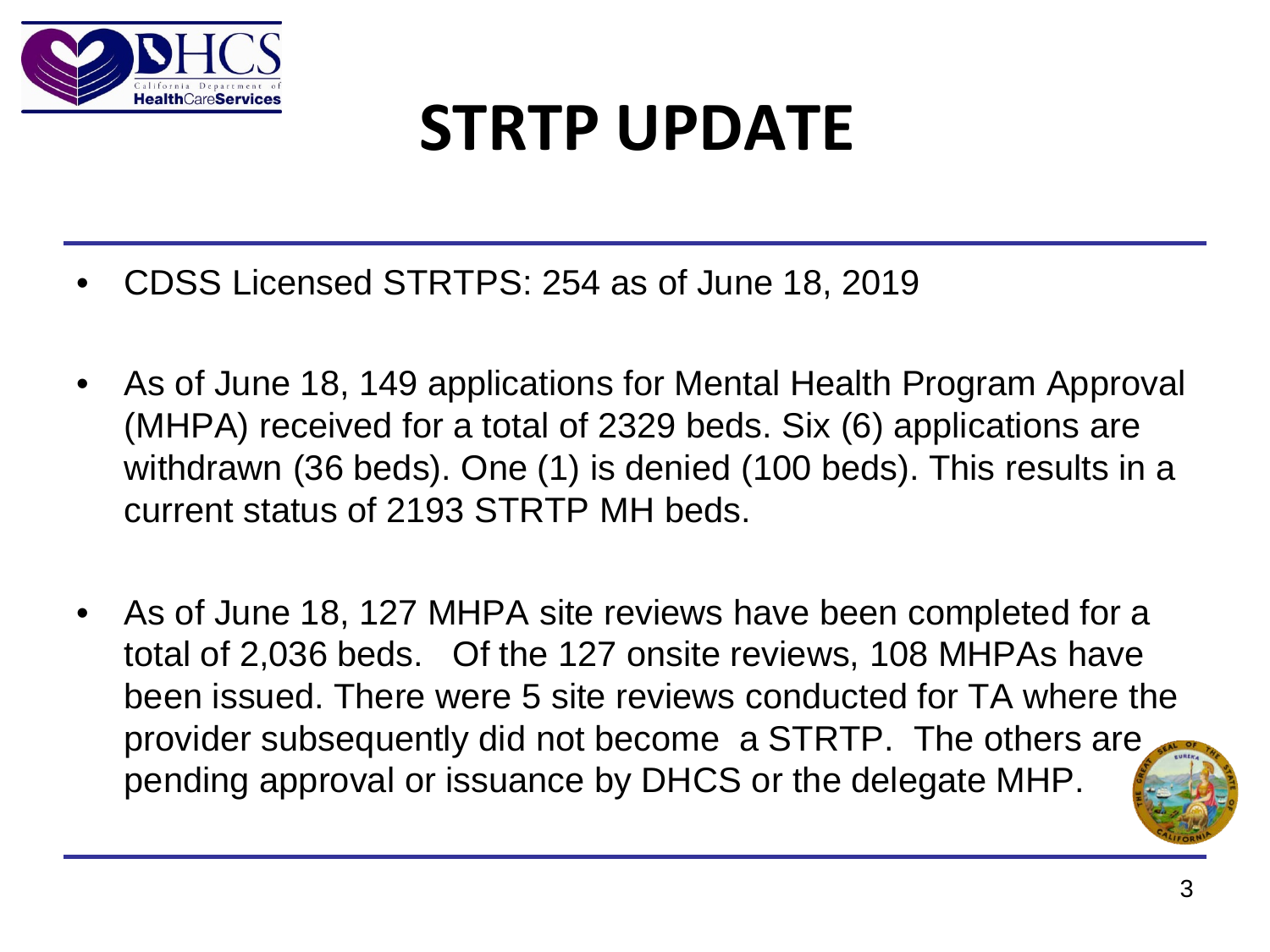

#### **Application / Program Statements**

- Average length of time from submission of application to approval is 60 days.
- There is an average of 3-4 iterations of the Program Statement needed prior to approval by DHCS.
- In these cases DHCS is having back-and-forth communications with the provider and at times the county to provide technical assistance and to work with the provider to make necessary revisions and updates.

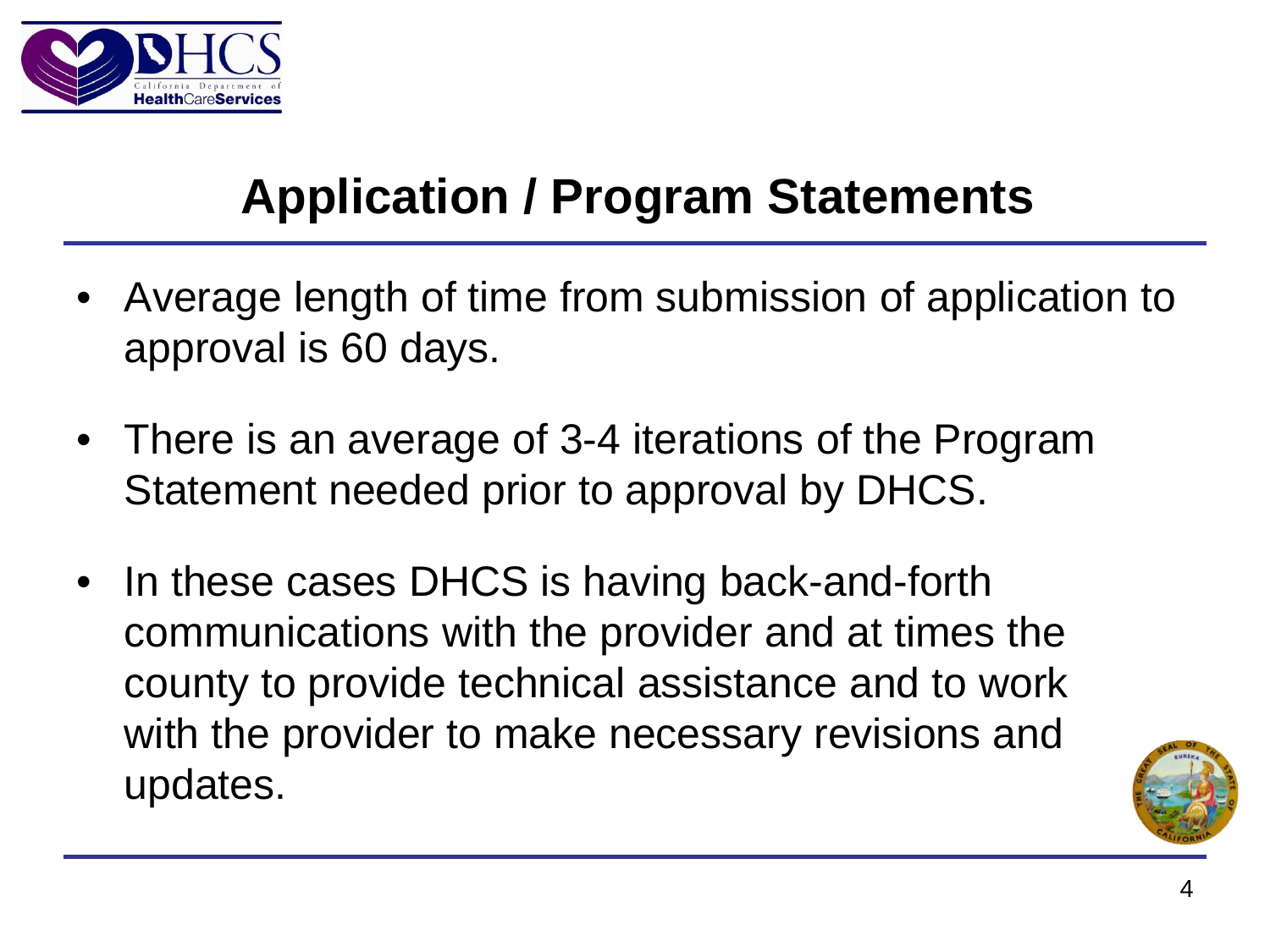

#### **Program Statements: Trends and Patterns**

- Does not address all required components
- Lack of organization
- Lack of detailed information
- Language copied/pasted that is verbatim to what is in regulations without providing any detail about the specific STRTP
- Some lower level group homes transitioning to become a STRTP have challenges understanding mental health programs and how to implement the regulations.
- Some RCL 13/14 group homes are more resistant to making changes to meet the regulation standards

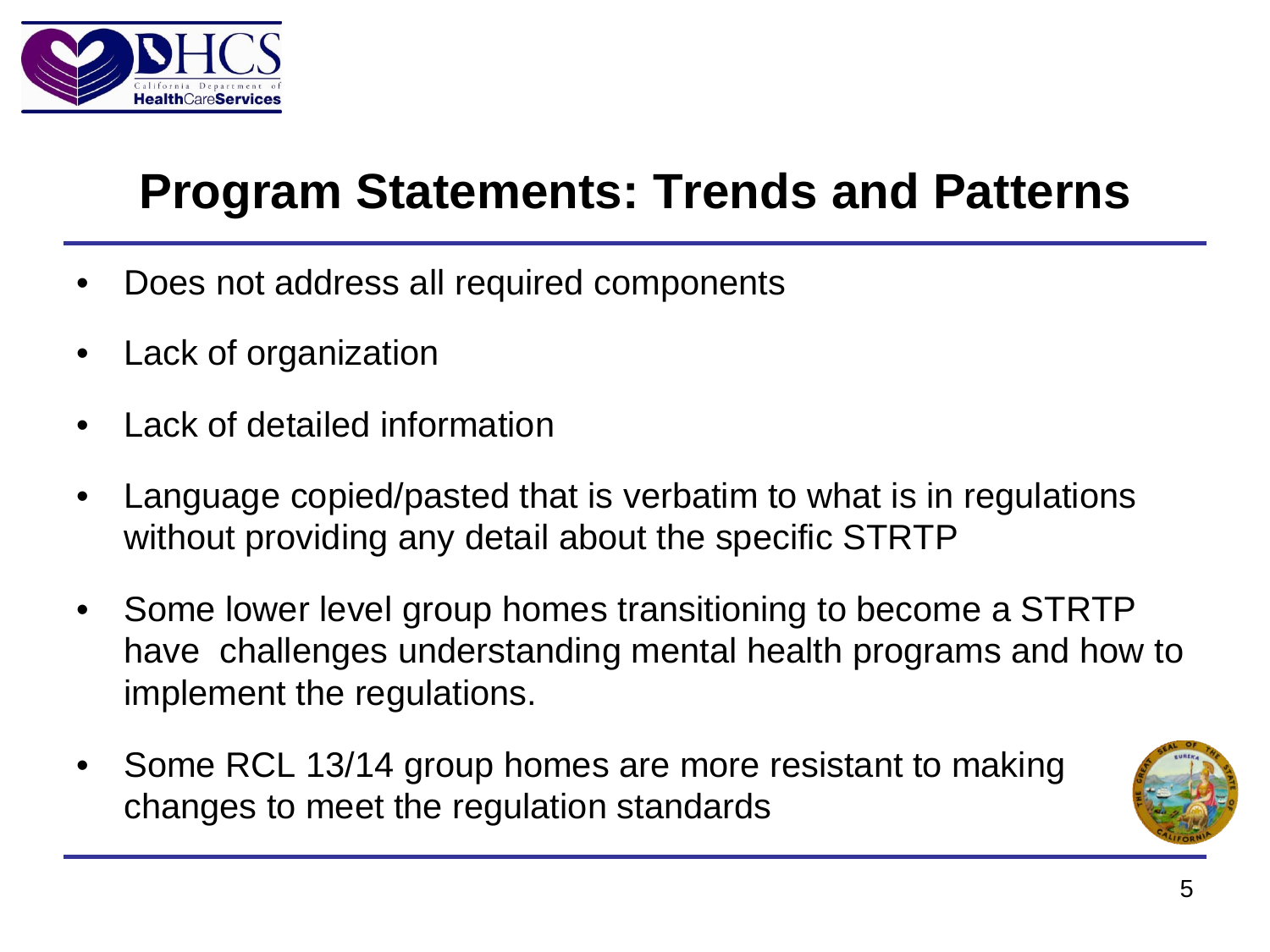

### **Program Statement Tips**

- Follow the structure of the Regulations when creating application package.
- Individualize Policies and Procedures so they are specific to the specific STRTP (do not copy and paste).
- Provide as much detail as needed in order to provide a clear description of how the Mental Health Program will be implemented.
- Provide all documentation requested in the regulations.
- Ask questions prior to submitting the application in order to ensure the program statement meets the requirements upon submission.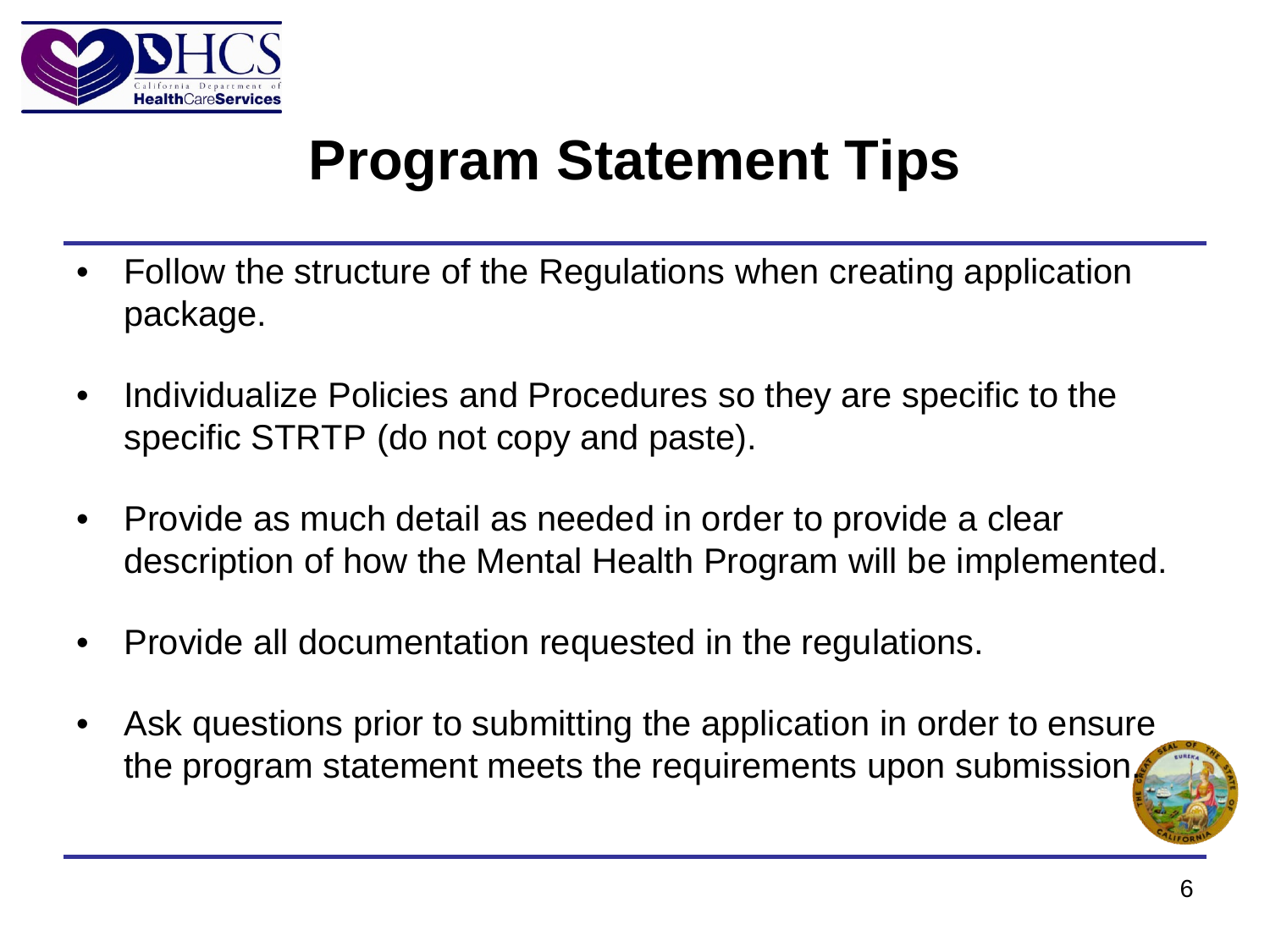

### **Onsite Review Preparation**

- Have documentation related to the specific components of the regulations organized and ready for review, e.g., staffing, in-service training, group/activity schedules, policies and procedures.
- Once you know the date of the review, do an advance client records review to ensure all required documentation is present and ready for review.
- Determine what space will be made available for reviewers to do chart reviews.
- Have Subject Matter Experts available to answer questions reviewers may have.

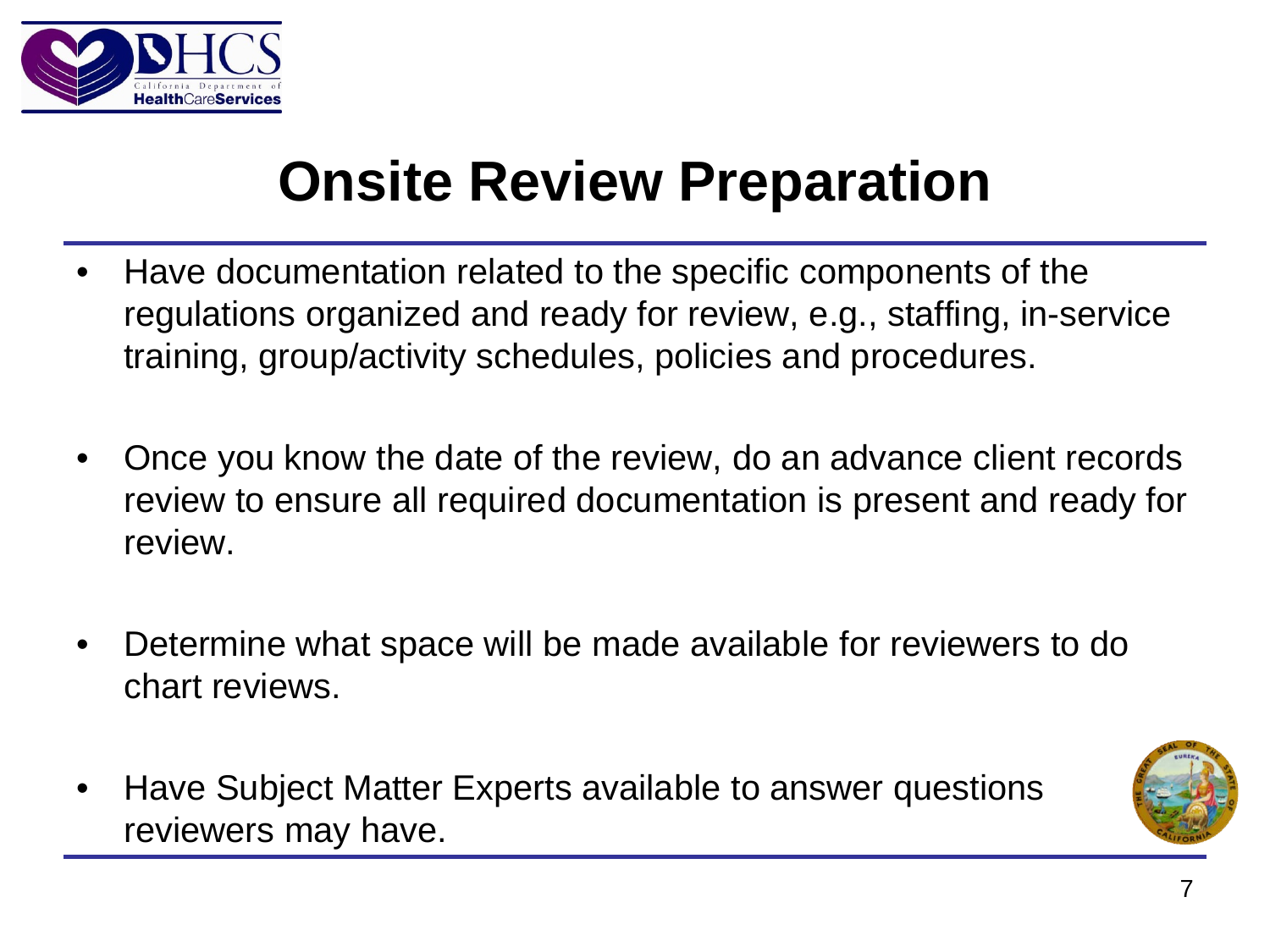

#### **Onsite MHPA Reviews: Trends and Patterns**

- County representatives generally attend the onsite reviews whether or not they are a delegate county.
- Existing documentation not always meeting regulation requirements. DHCS recommendations to create helpful forms to ensure documentation requirements are met are not always well received.
- Providers often have a lot of questions surrounding Medi-Cal billing, specifically how to bill for services.
- Continued confusion around what requirements apply to Medi-Cal Beneficiaries and which apply to non Medi-Cal children.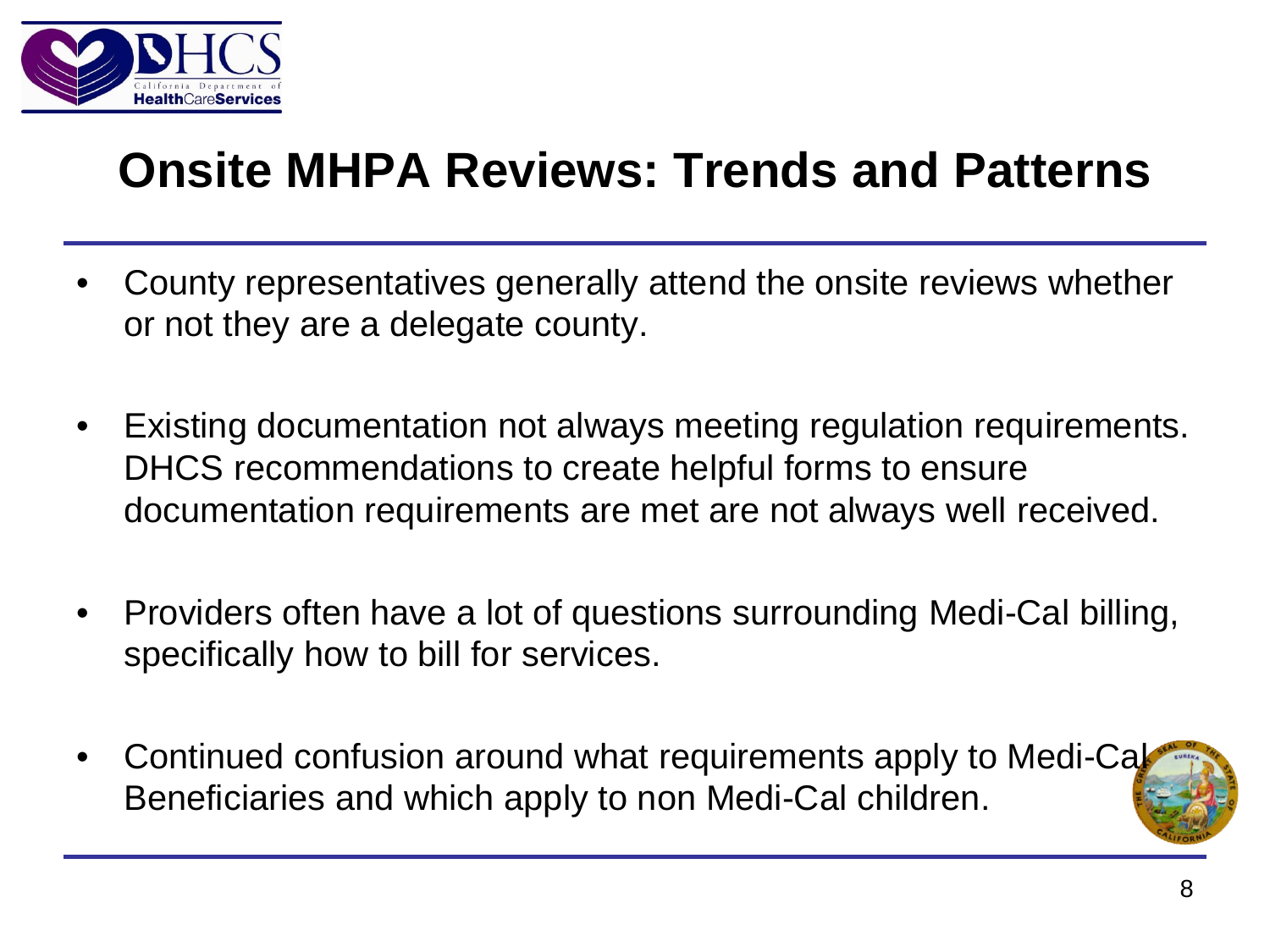

#### **Onsite MHPA Reviews: Trends and Patterns**

• Inappropriate rejection/ejection of difficult youth that the STRTP should be serving. This is critical. STRTPs are intended to take higher needs children and are expected to be able to provide appropriate interventions.

Some examples of reasons given:

- "She needs to agree to come here. I must hear some buy in for us to accept her"
- "You can't just put her in a car and bring her out her against her will. She has to want to come here"
- "We can't have him disrupting the program and impacting the other youth"
- "He refuses to come to therapy" or "She won't participate in the program"
- "He becomes assaultive for no reason. There's nothing that prompted that behavior"
- "She keeps engaging in dangerous behavior"

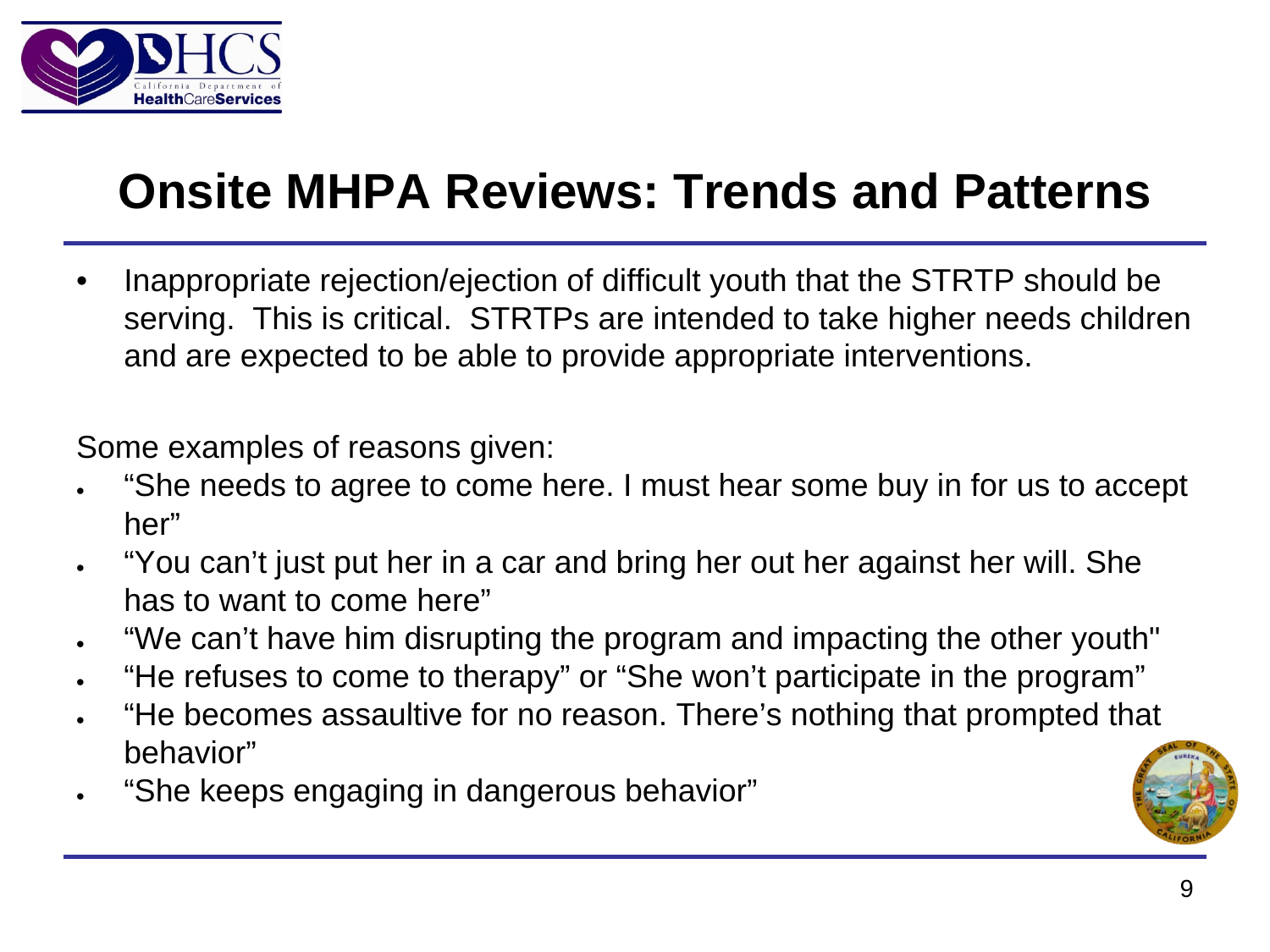

#### **Onsite MHPA Reviews: Trends and Patterns**

- Lack of appropriate infrastructure, e.g., policies and procedures, staffing, staff training, billing
- Lack of staff experience and training to provide appropriate level of intensive services and interventions (for example providers who are not used to working with these higher level needs children)
- Reports of counties not being given copies of Transition Determination Plans
- Continued confusion around the difference between Assistance with Self-Administration of Medications and Medication Support **Services**

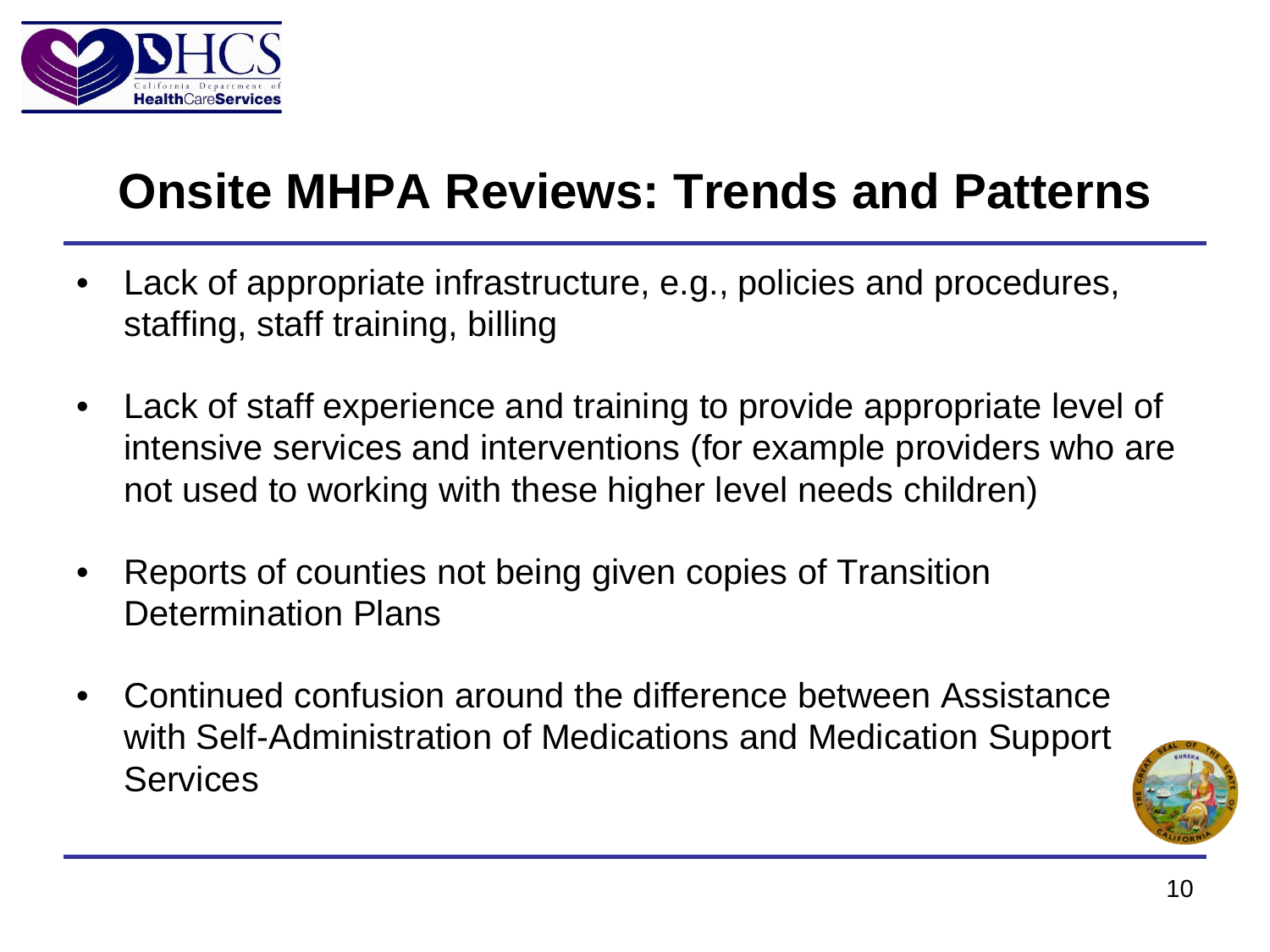

#### **Assistance with Self-Administration of Medications**

- No changes are being made to CDSS requirements regarding assistance with self-administration of medications.
- STRTP staff are allowed to assist with the self-administration of medications as group home staff have been allowed to as long as the CDSS requirements are met.
- Direct Care staff can do this function as long as the CDSS requirements are met.

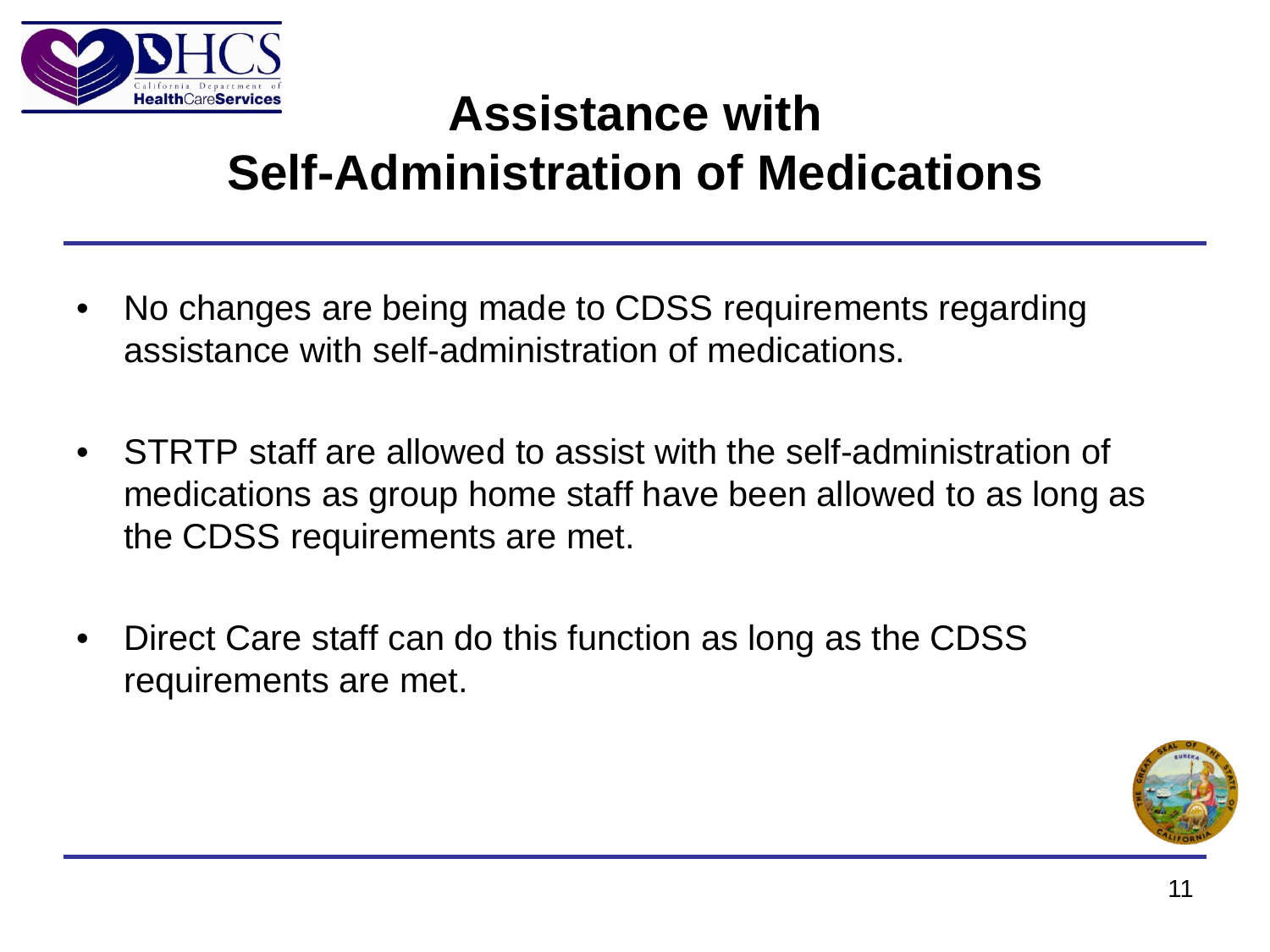

### **Medication Support Services**

- There are times when it is clinically appropriate to have a licensed medical staff oversee the self-administration of medication, which may include but is not limited to, watching for reactions to medications, ensuring medication is taken as prescribed, evaluating for when dosages may need to be monitored or titrated, etc.
- These services can be billed as Medication Support Services as long as the site is certified and they are provided by one of the following provider types: Physicians, Registered Nurses, Certified Nurse Specialists, Licensed Vocational Nurses, Psychiatric Technicians, Physician Assistants, Nurse Practitioners, Pharmacists.

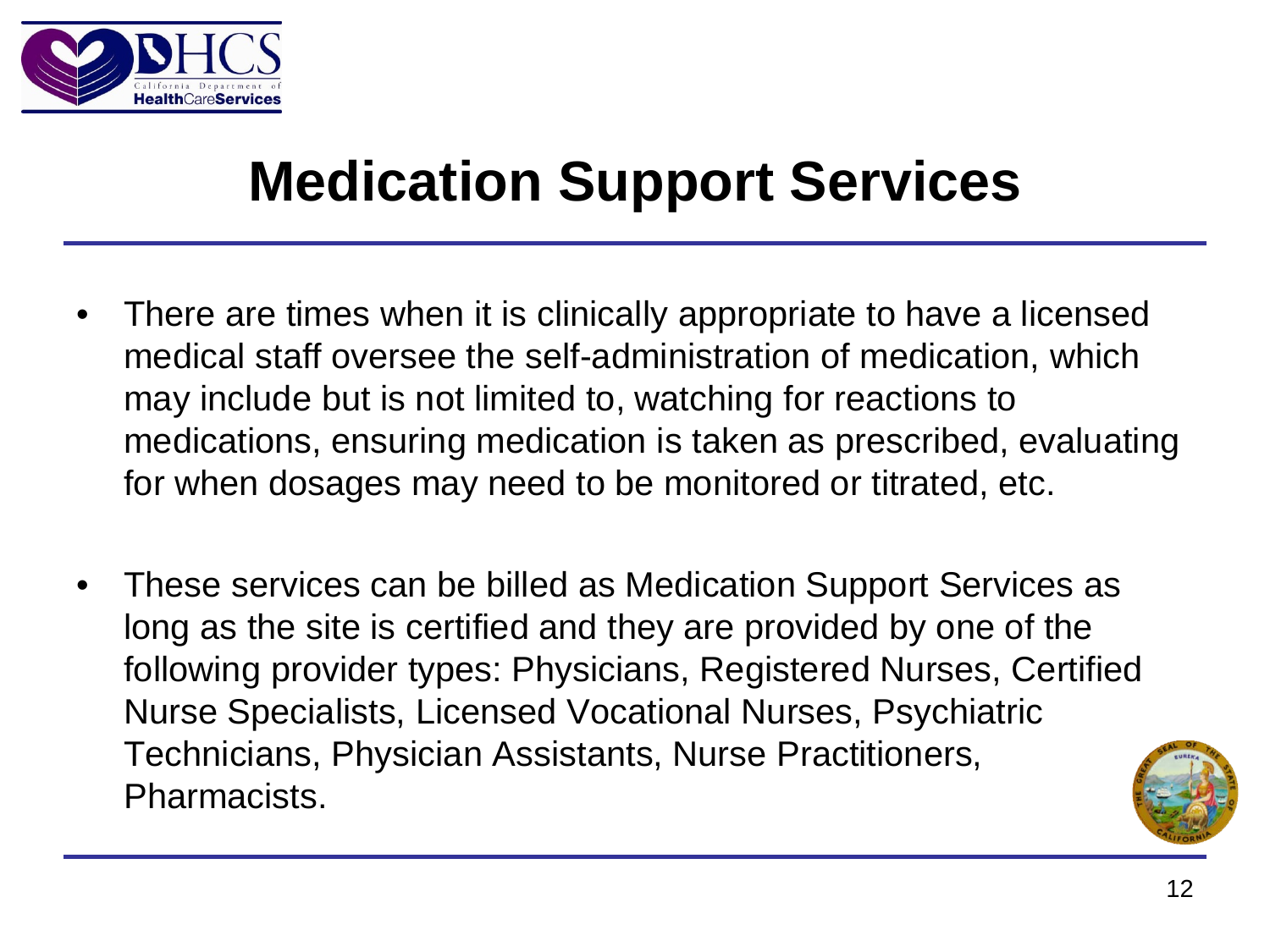

### **Provision of Technical Assistance by DHCS**

- DHCS provides ongoing technical assistance to providers and counties.
- Regional Convenings have been held around CCR for providers and counties
- DHCS provides suggestions on creating forms that will assist providers to meet requirements by providing their staff with prompts.
- DHCS participates with CDSS, county associations, counties, and providers on technical assistance calls as needed to work through various issues.
- DHCS does joint onsite mental health program approvals with counties upon request and when if needed.
- Questions can be submitted to DHCS at **[STRTP@dhcs.ca.gov](mailto:STRTP@dhcs.ca.gov)**

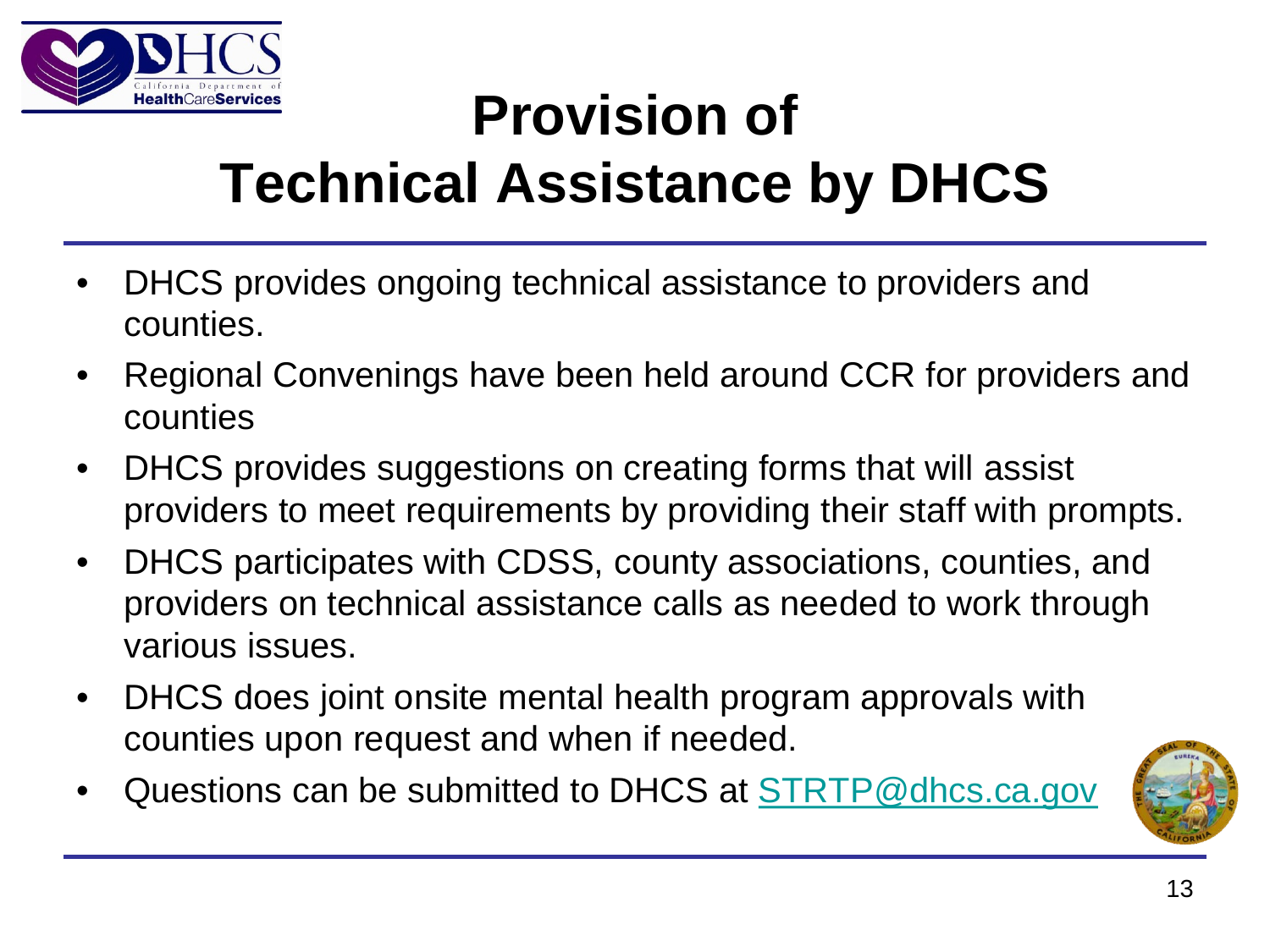

### **What You Can Do**

- Build relationships and rapport and stay engaged with the STRTPs you are using and working with.
- Collaborate and communicate with the all systems involved with the youth, including Child Welfare, County Mental Health Plans (MHPs), STRTP providers.
- If you have questions related to the mental health program or mental health program approval, submit them to [STRTP@dhcs.ca.gov.](mailto:STRTP@dhcs.ca.gov)

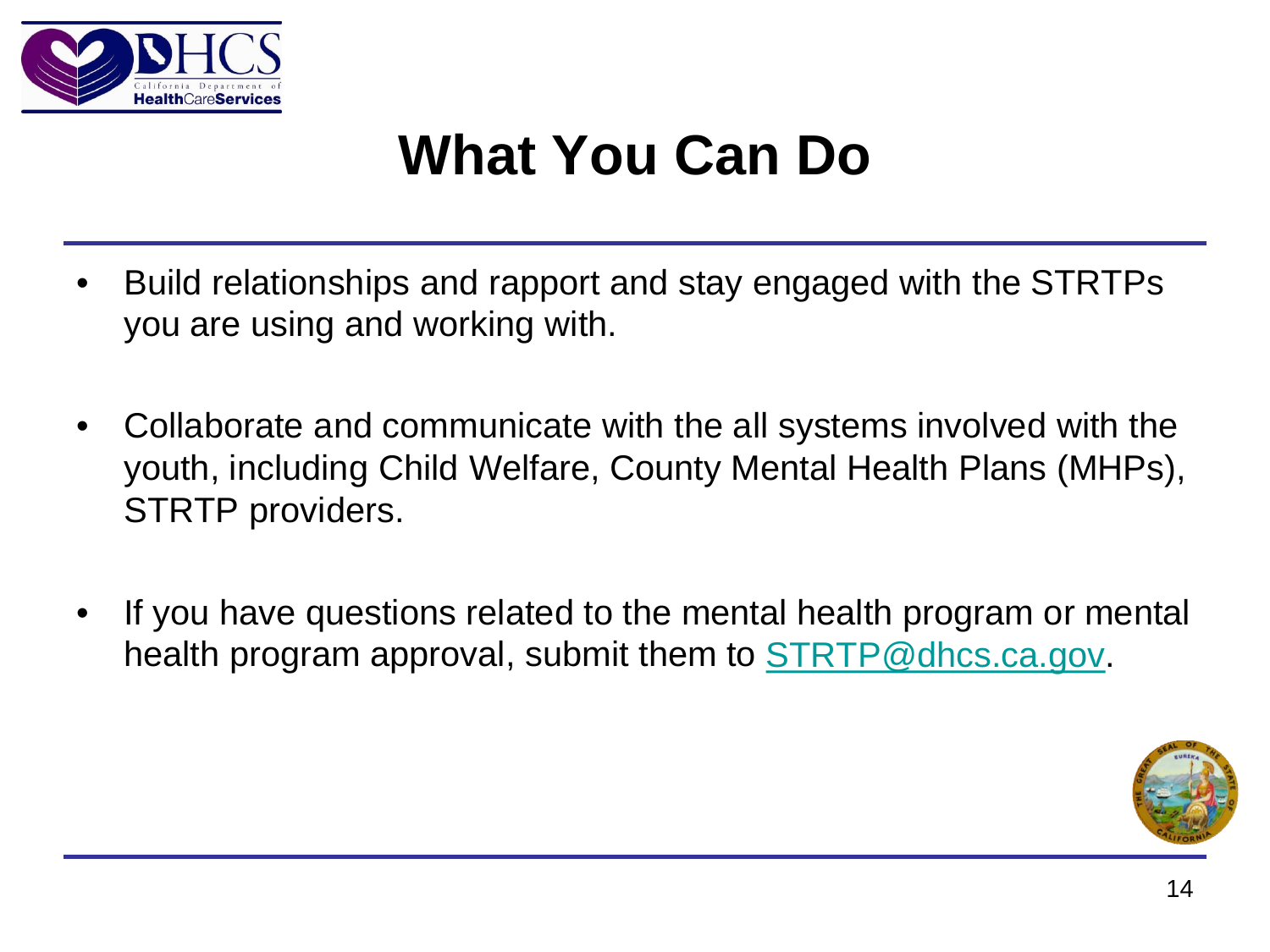

# Key Changes to Updated STRTP Interim Regulations

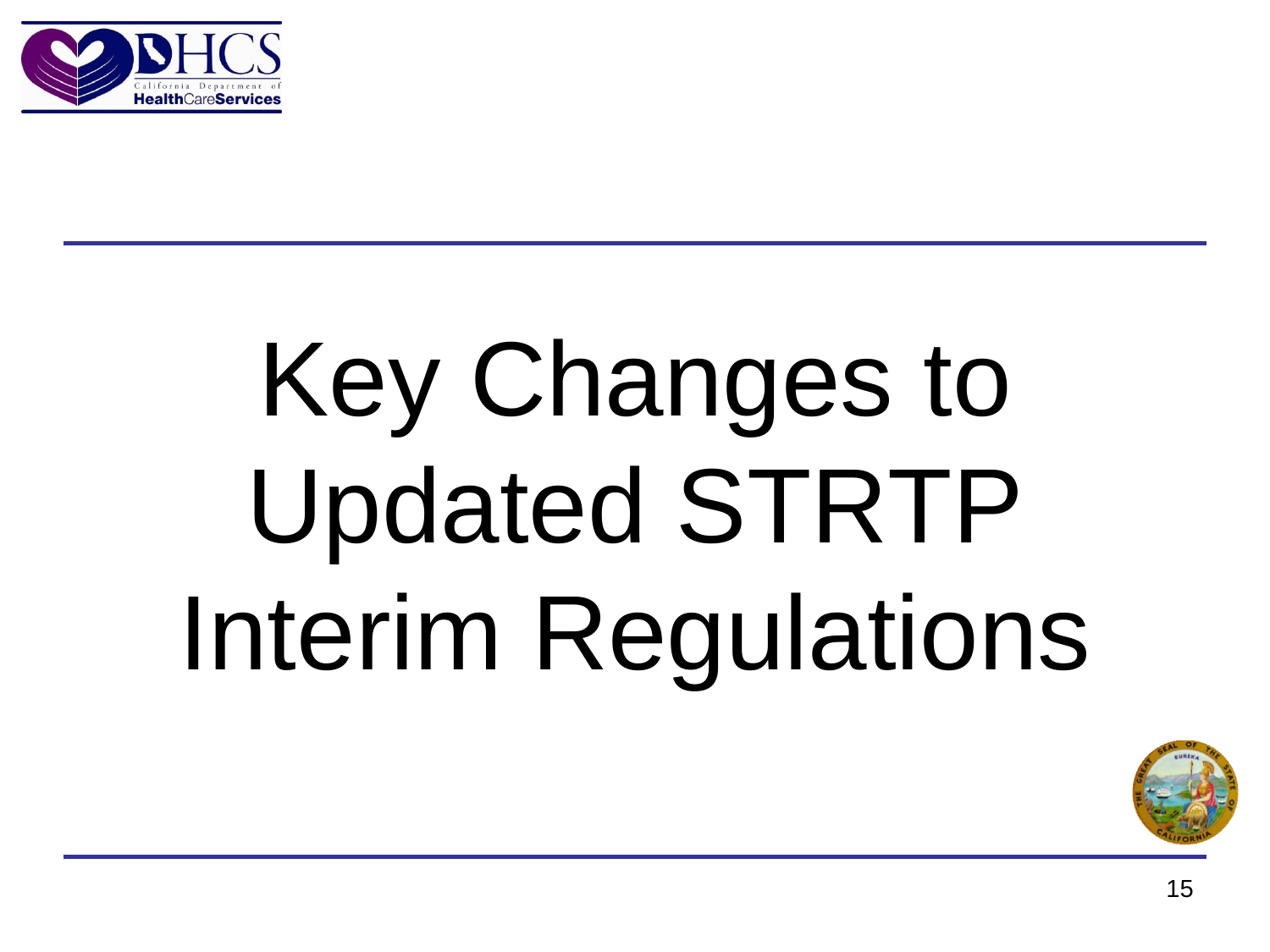

### **Section 2: Definitions**

Added minimum experience requirements under definition of Licensed Mental Health Professional

• For purposes of these regulations, licensed mental health professionals shall have a *minimum of one year of professional experience in a mental health setting*.

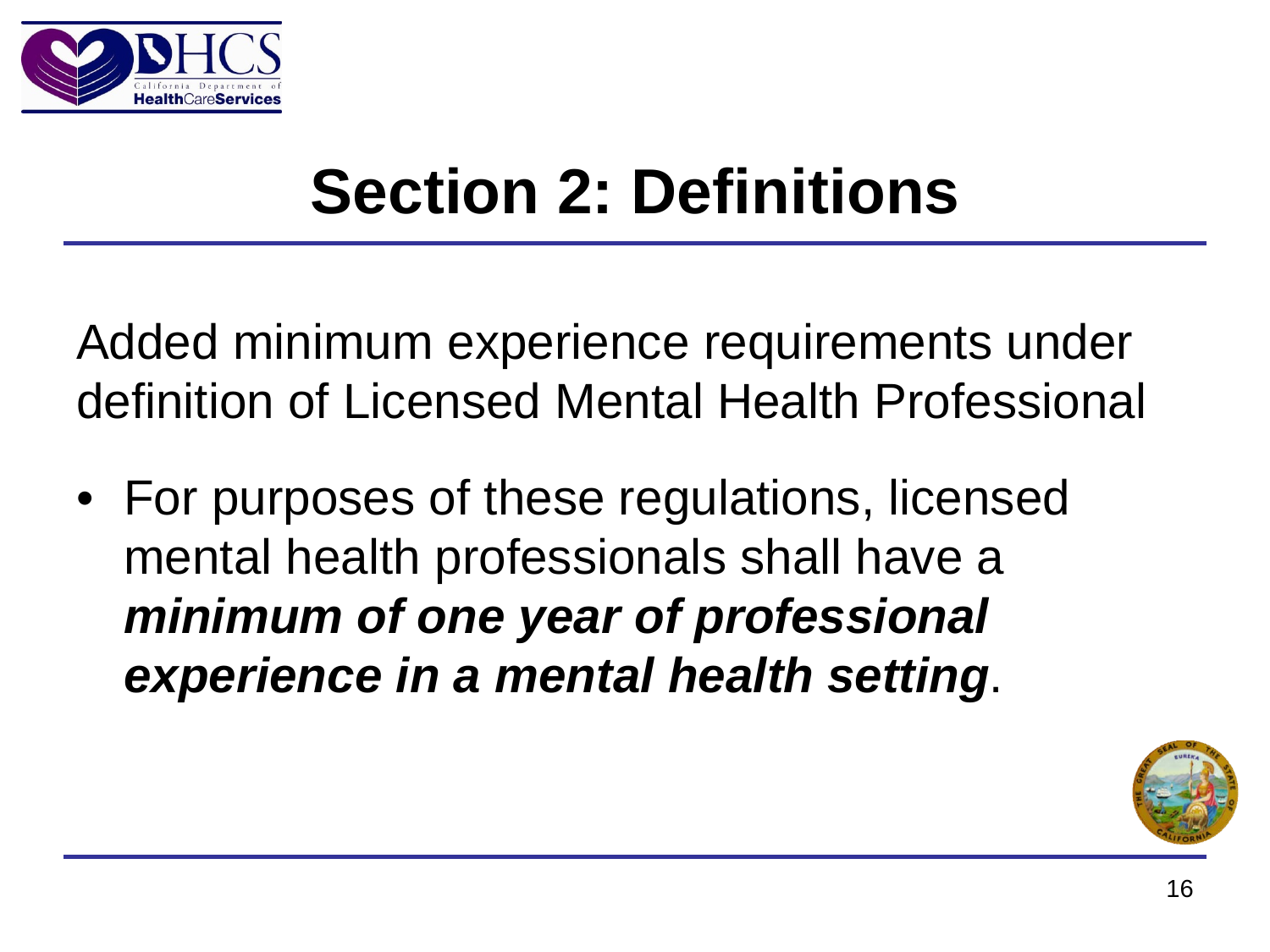

### **Section 6: Notifications**

#### **Added timeline:**

• The STRTP shall notify the Department and delegate **in writing within ten (10) calendar days** of changes to its name, location, mailing address, or head of service.

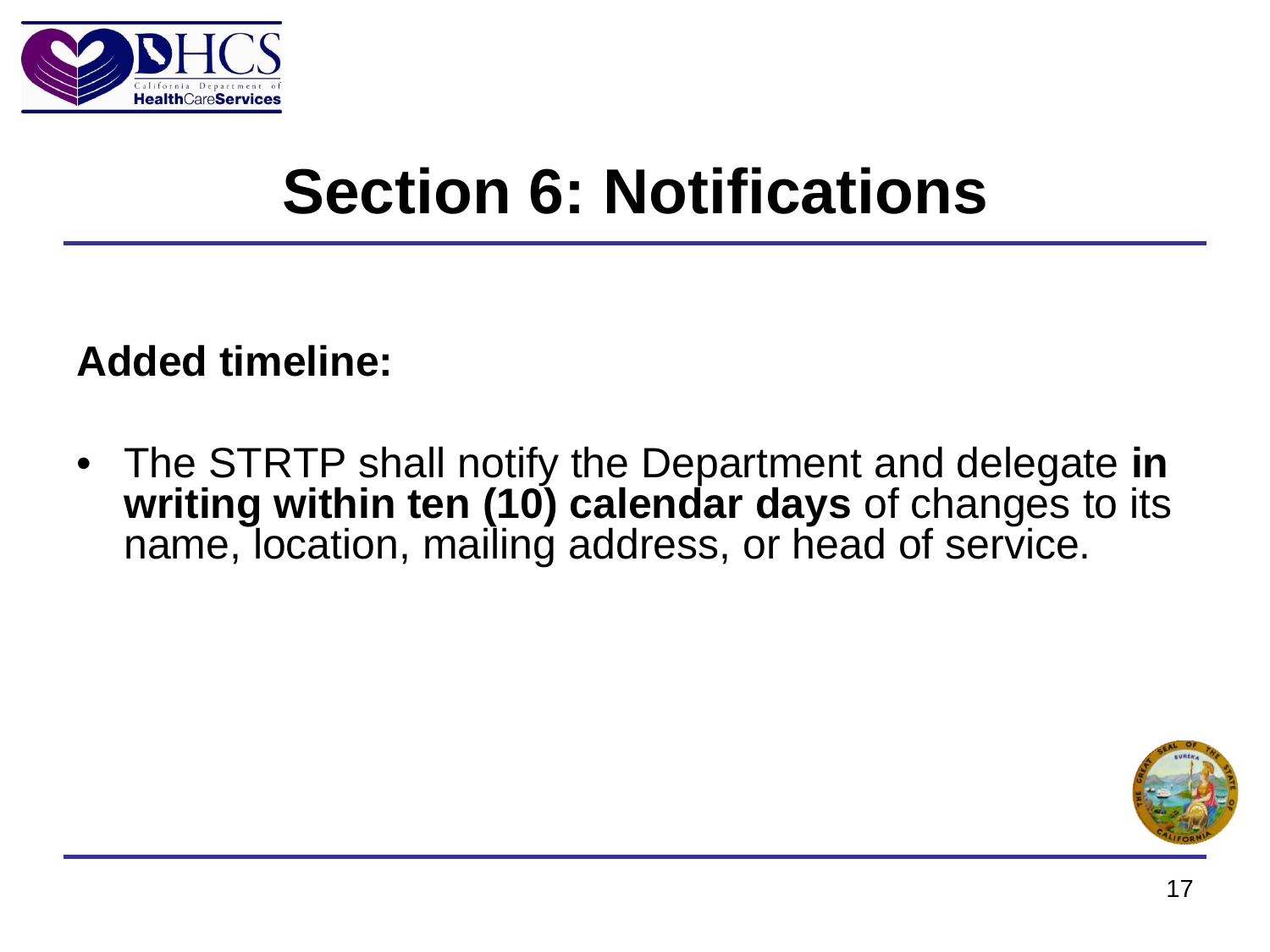

### **Section 7: Client Record**

- **Deleted** requirement for Intake Summary and replaced it with Admission Statement. *(see slide 20)*
- **Changed** Needs and Services Plan (NSP) to Client Plan (CP). *(see slide 21)*

![](_page_17_Picture_4.jpeg)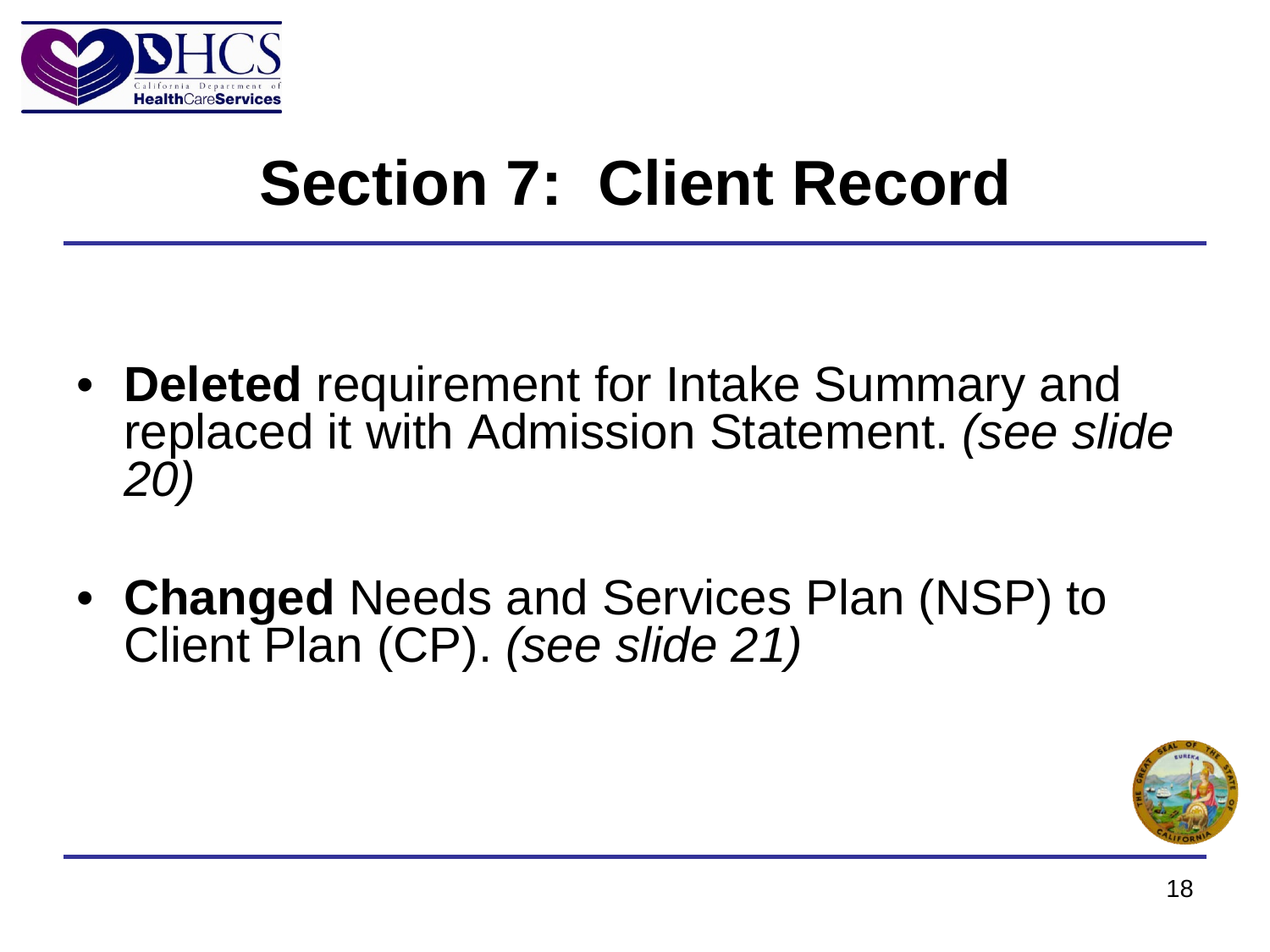![](_page_18_Picture_0.jpeg)

### **Section 8: Mental Health Assessment**

- The mental health assessment shall be completed by a licensed mental health professional or **waivered/registered** professional.
- Other STRTP mental health program staff acting within their scope of practice **may assist** the licensed mental health professional or waivered/registered professional **in gathering information required to complete the assessment.**

![](_page_18_Picture_4.jpeg)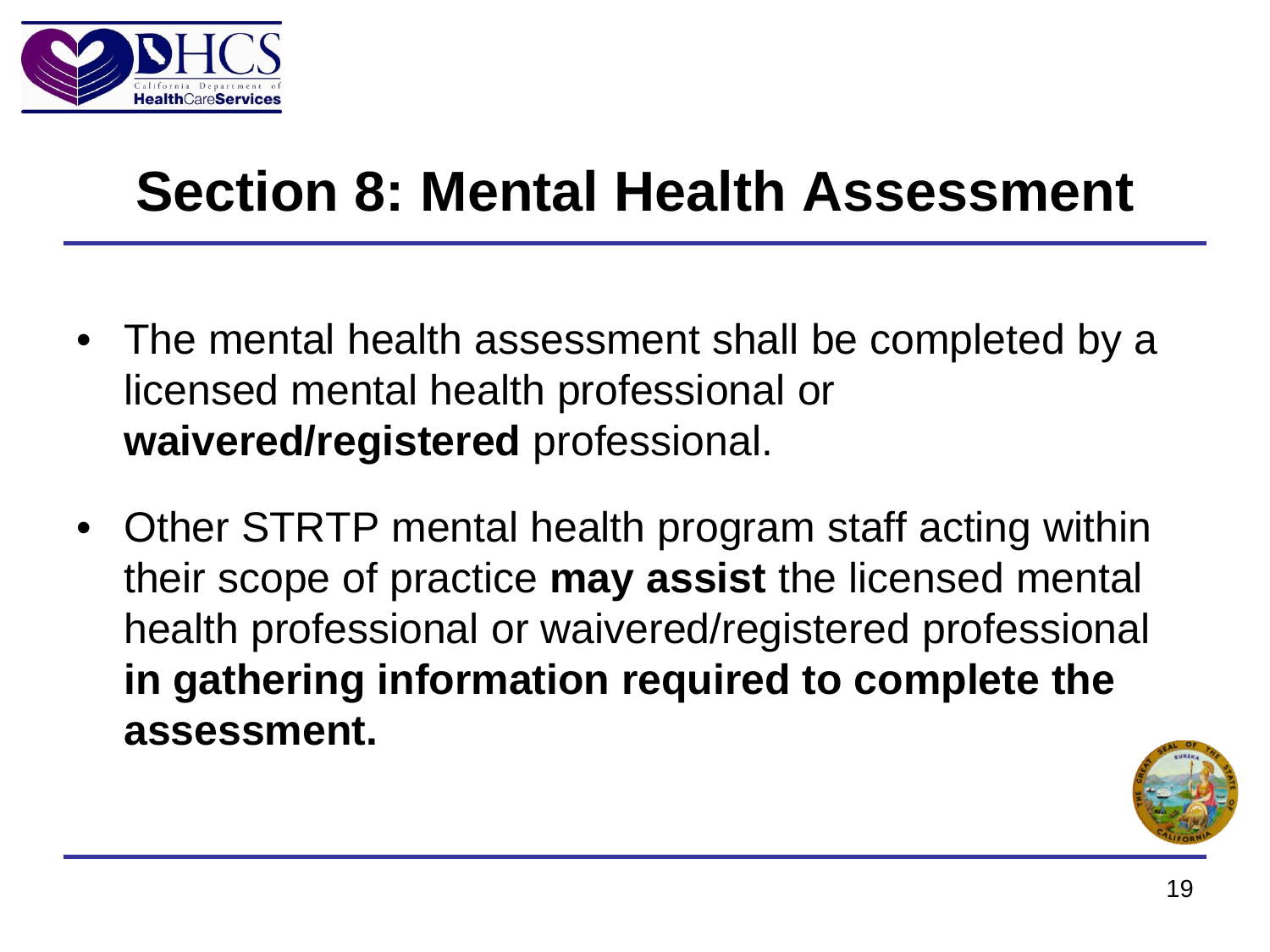![](_page_19_Picture_0.jpeg)

## **Section 9: Admission Statement**

- Signed by Head of Service within 5 days of the child's arrival to the STRTP.
- Affirms the Head of Service has read the child's mental health assessment and has considered the needs and safety of the child, and the needs and safety of the children already admitted to the STRTP, and based on these considerations affirms that admitting the child is appropriate.
- Affirms the child needs the level of services provided by the STRTP.
- Affirms child does not require inpatient care.
- Affirms the child meets at least one of the conditions for admission to the STRTP.

![](_page_19_Picture_7.jpeg)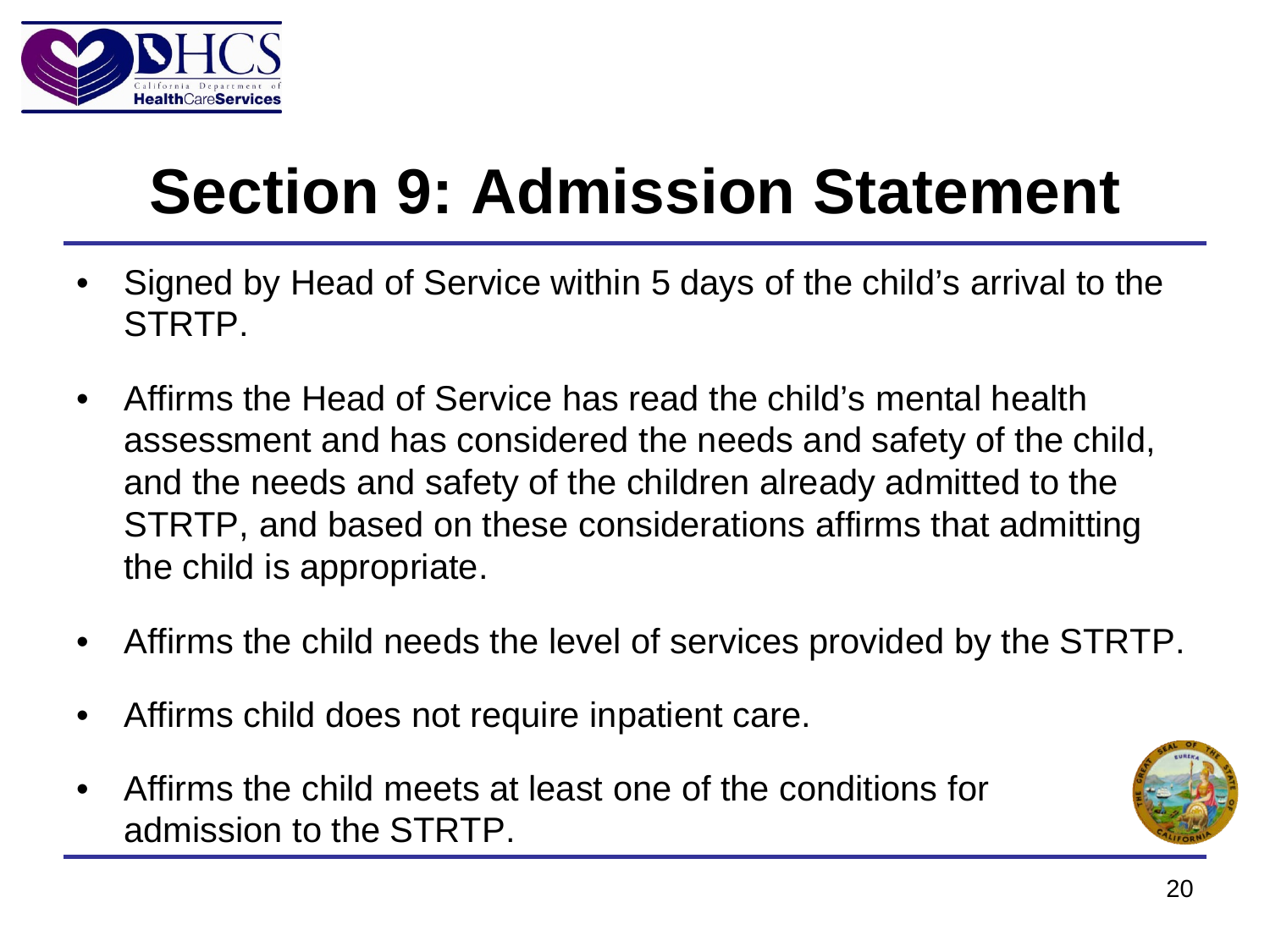![](_page_20_Picture_0.jpeg)

### **Section 10: Client Plan**

- Changed Needs and Services Plan (NSP) to Client Plan (CP)
- CDSS still requires a NSP within 30 days of placement in a STRTP.
- The CP is required to be done within 10 days of the child's arrival at the STRTP.
- As such, the NSP and the CP can be two separate documents.
- A provider may do a combined NSP and CP, if allowed by their county contract, as long as both NSP and CP requirements are met.

![](_page_20_Picture_7.jpeg)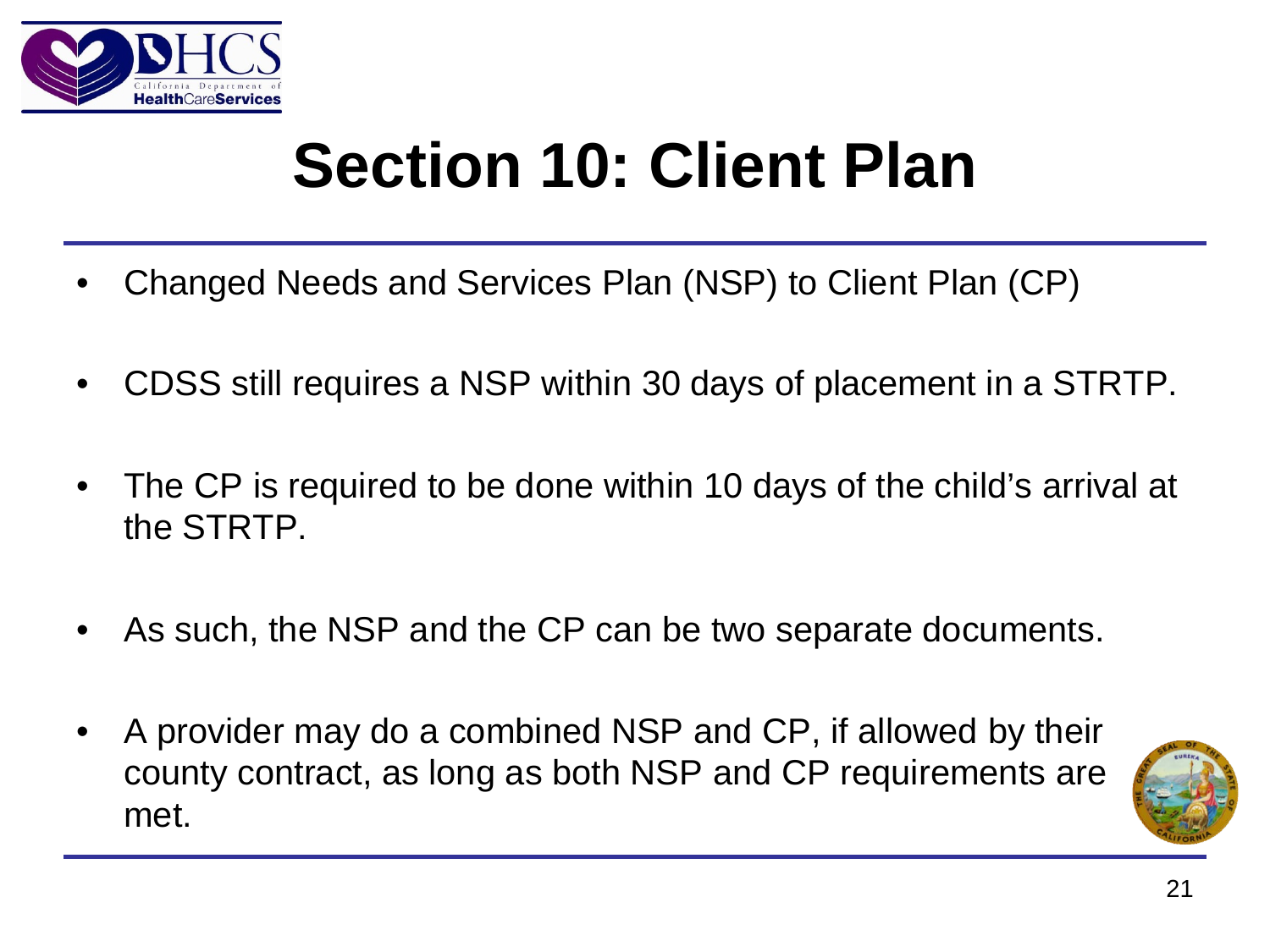![](_page_21_Picture_0.jpeg)

### **Section 11:**

### **Mental Health Program Progress Notes**

- The requirement for progress notes to be done and signed on the same day of service *has been changed*. The new requirement is that progress notes must be done *within 72 hours of the service provided*.
- The requirement for LMHP or Head of Service to review the progress notes on a regular basis, but not less than every 7 calendar days including a note in the record of their review *has been deleted*.
- In addition to the daily mental health progress note, the STRTP a progress note is required whenever there is a significant change in condition or behavior, or a significant event or incident involving the child, including the date and time of the event or incident.

![](_page_21_Picture_6.jpeg)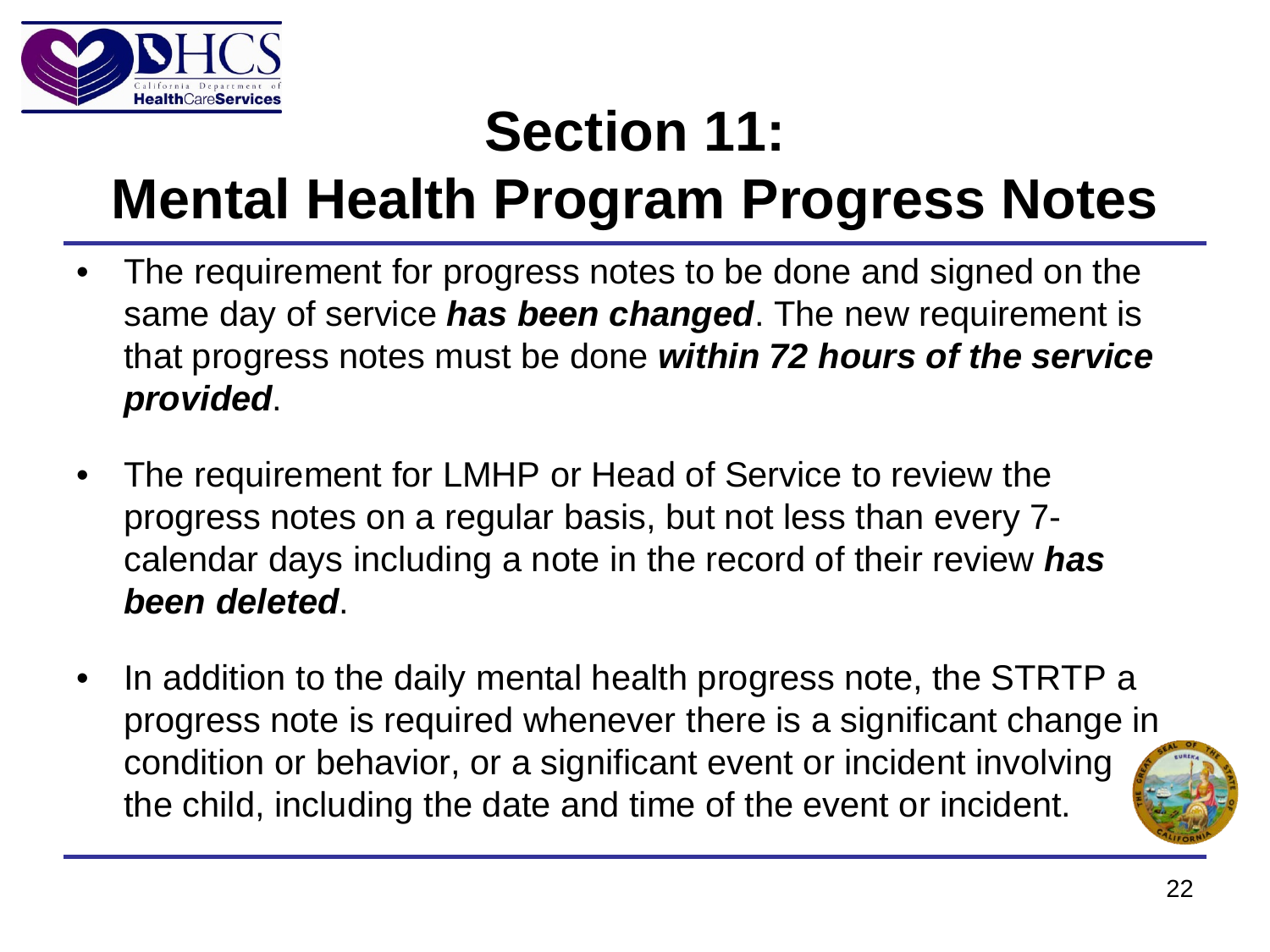![](_page_22_Picture_0.jpeg)

### **Section 13: Medication Assistance Control, and Monitoring**

Added allowances for certain functions previously required to be done by a psychiatrist to be performed by a nurse practitioner or physician's assistant as long as they are under the direction of a psychiatrist and acting within their scope of practice *as long as each child is examined by a psychiatrist at least one time during the child's stay at the STRTP.*

![](_page_22_Picture_3.jpeg)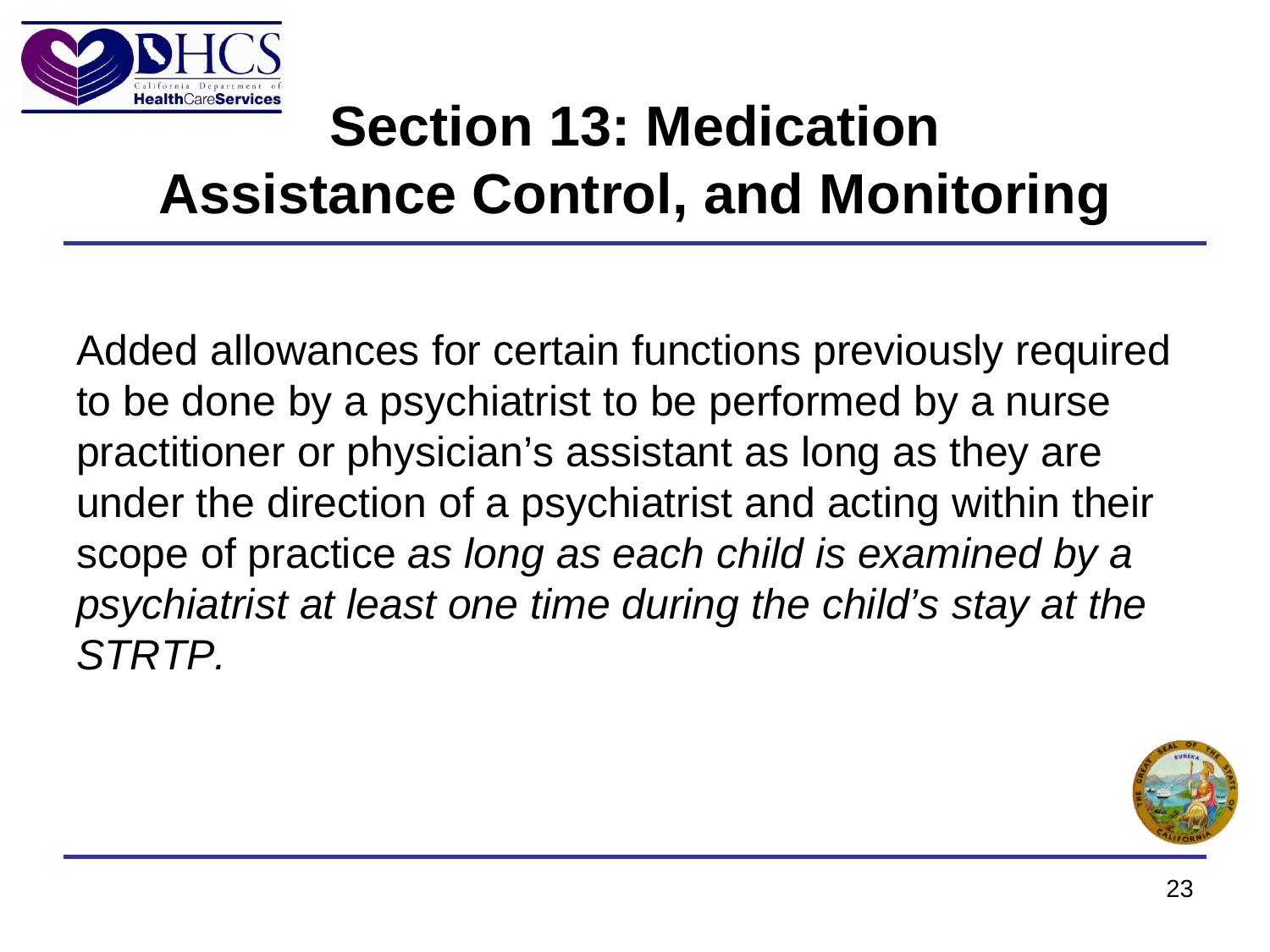![](_page_23_Picture_0.jpeg)

### **Section 14: Mental Health Treatment Services**

- Clarification that services are to be provided for Medi-Cal beneficiaries and equivalent services for children who are not Medi-Cal beneficiaries.
- *STRTP regulations apply to all children in the STRTP not just Medi-Cal.*
- Made allowance for *Medication Support Services to be provided through a contract with an outside service provider and to be provided on or offsite.*

![](_page_23_Picture_5.jpeg)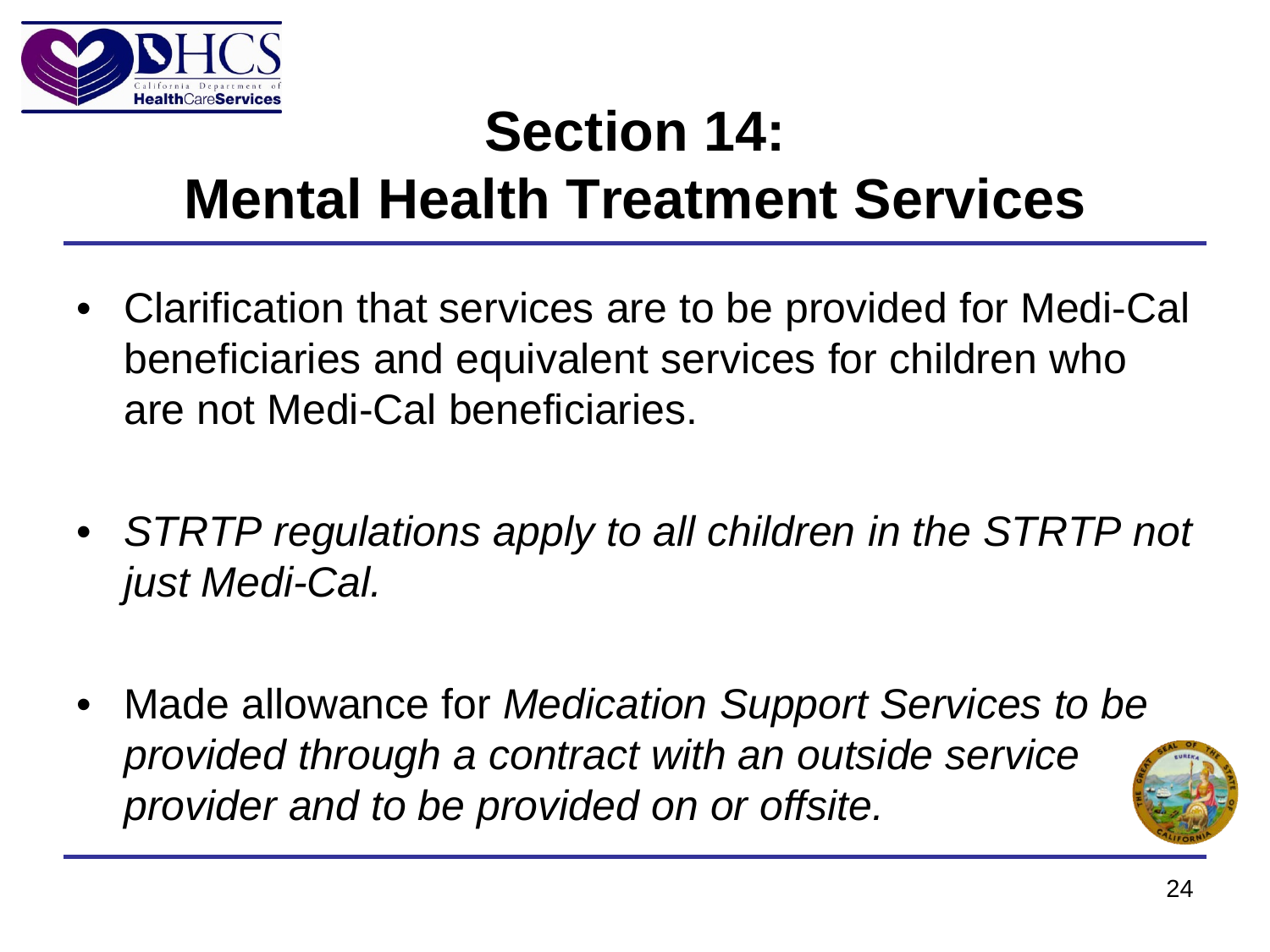![](_page_24_Picture_0.jpeg)

## **Section 17: Use of Direct Care Staff**

- A STRTP may schedule member(s) of the direct care staff to meet the mental health program staffing requirements, if the direct care staff members are from the list of individuals described in Section 17 of the regulations, including Mental Health Rehabilitation Specialists (MHRS).
- A STRTP may schedule member(s) of the direct care staff to meet the licensed mental health professional (LMHP) requirement, if the direct care staff members are licensed mental health professionals.
- The staff schedule shall specify each time a member of the direct care staff is assigned to a STRTP mental health program staff shift.

![](_page_24_Picture_5.jpeg)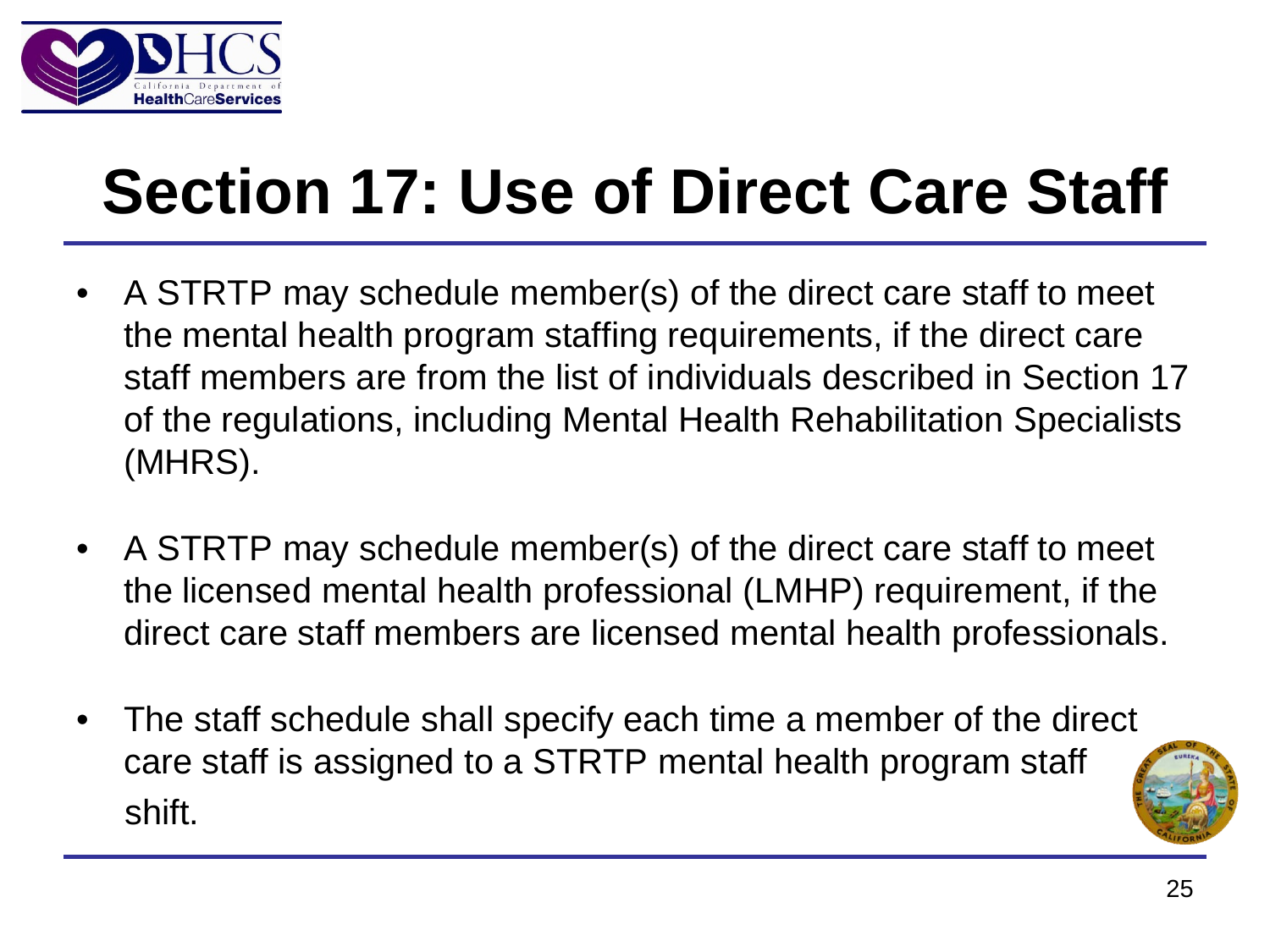![](_page_25_Picture_0.jpeg)

### **Section 17: Additional Staff**

- STRTP may be required to have additional STRTP mental health program staff, if determined that additional staff are needed to provide for the health, safety, and mental health treatment services needs of the children in the STRTP
- To make this determination, the Department or delegate may consider the STRTP census, experience and education of current STRTP mental health program staff, frequency of deficiencies, severity of deficiencies, and any other relevant considerations, including the mental health diagnosis, acuity, and needs of the children in the program.

![](_page_25_Picture_4.jpeg)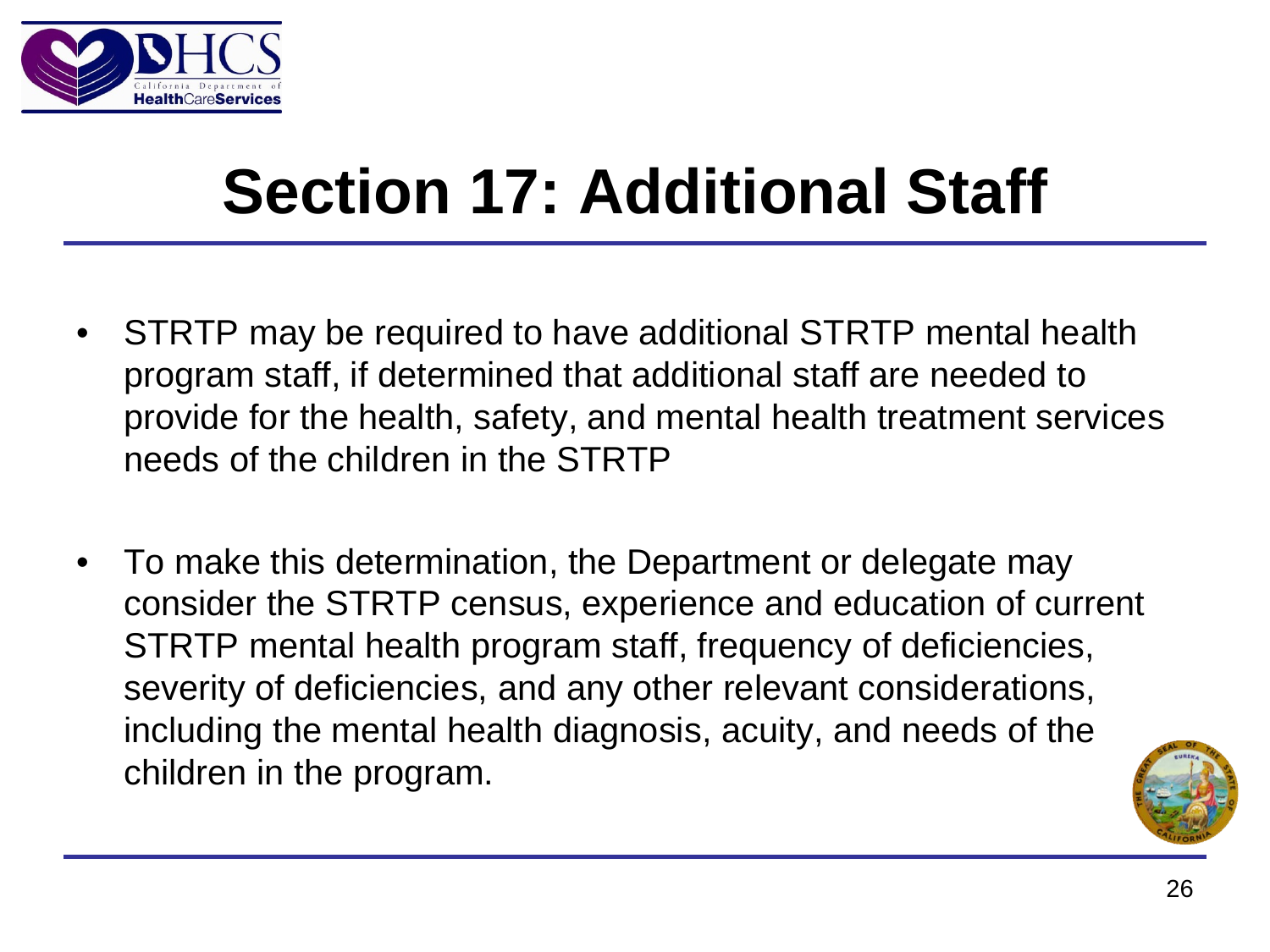![](_page_26_Picture_0.jpeg)

## **Section 18: In-service Education**

- Changed annual training requirement for all STRTP mental health program staff from 20 hours to a minimum of 24 hours per calendar year
- At least eight (8) hours of training must be on the topic of preventing and managing assaultive and self-injurious behavior prior to commencing any employment duties involving direct contact with children.

![](_page_26_Picture_4.jpeg)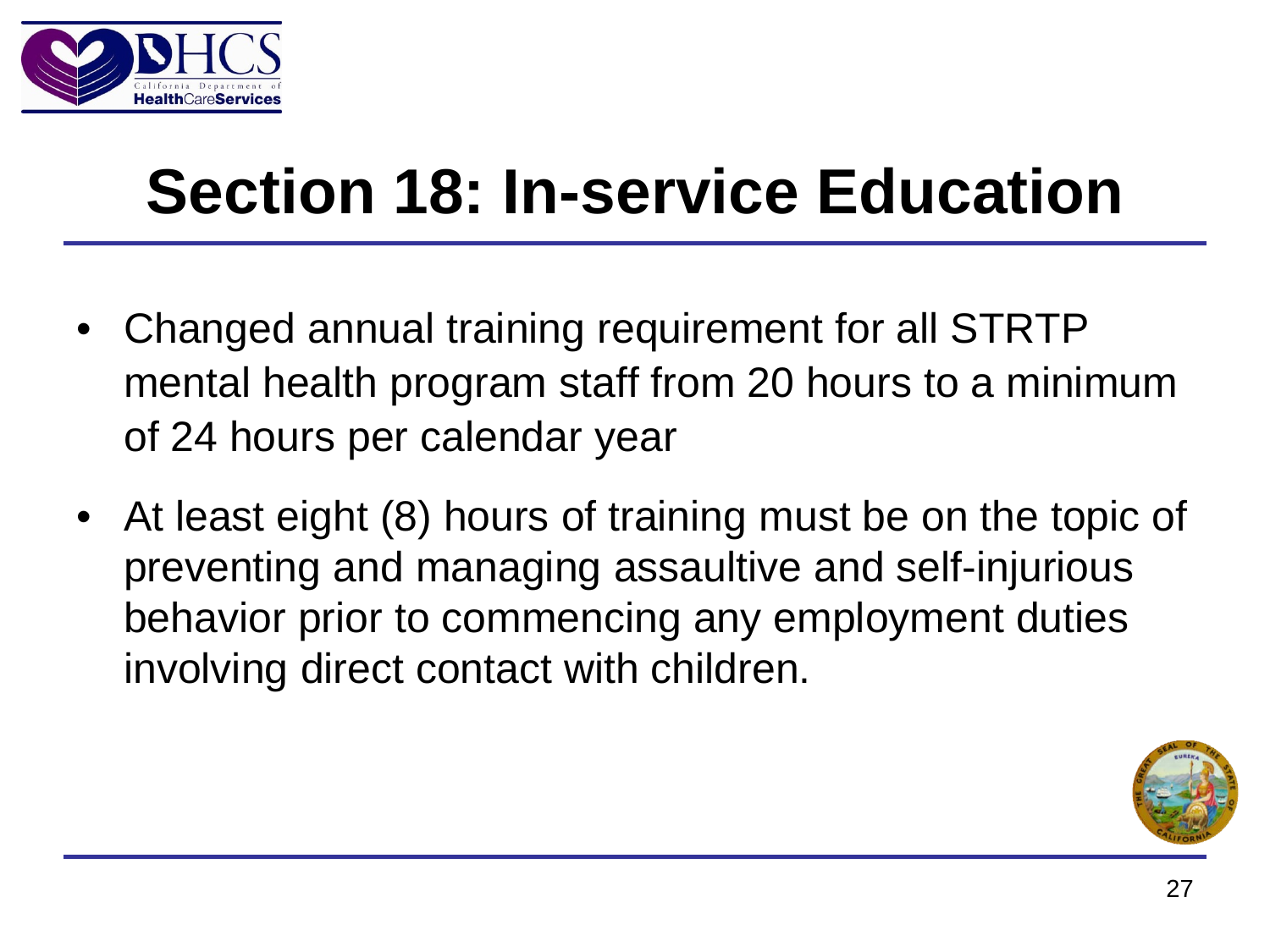![](_page_27_Picture_0.jpeg)

### **New Sections 32 and 33: Program Flexibility**

- Program flexibility allows for the use of alternate concepts, methods, procedures, techniques, or personnel qualifications as long as these are carried out in a manner that is safe, consistent with the underlying intent of these requirements
- Program flexibility requests must be submitted in writing and must be approved by the department or delegate county.
- In making a determination, the department or delegate may consider the reason for the request; census; current or prior history of program flexibility; experience and education of staff; frequency / Severity of deficiencies; any other relevant considerations, including the mental health diagnosis, acuity, and needs of the children in the program.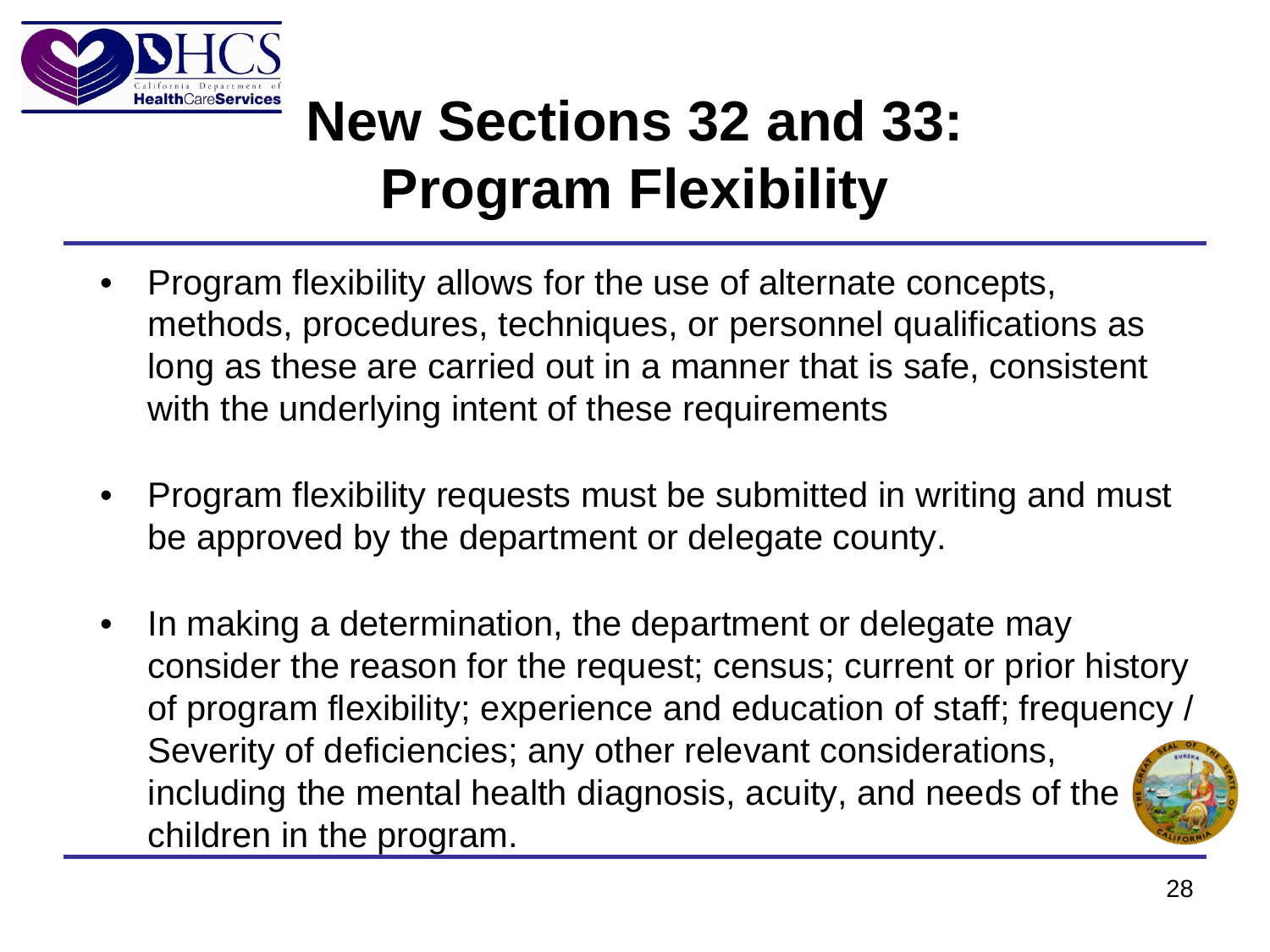![](_page_28_Picture_0.jpeg)

## **Questions & Answers**

### **[You may also email questions to:](mailto:strtp@dhcs.ca.gov) [STRTP@dhcs.ca.gov](mailto:strtp@dhcs.ca.gov)**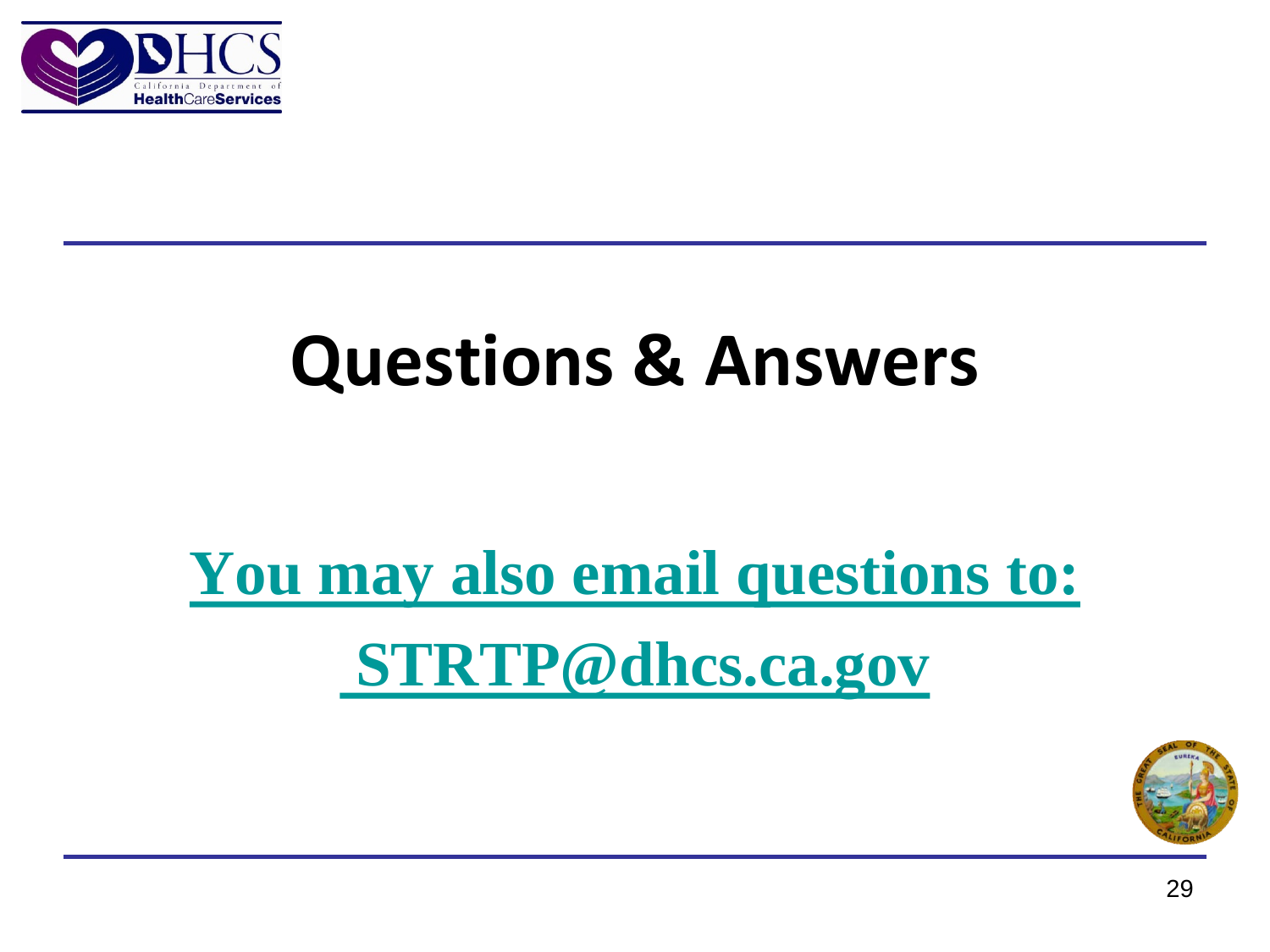![](_page_29_Picture_0.jpeg)

#### **DHCS Behavioral Health Measures for Children**

# **Health Effectiveness and Data Information Set (HEDIS)**

![](_page_29_Picture_3.jpeg)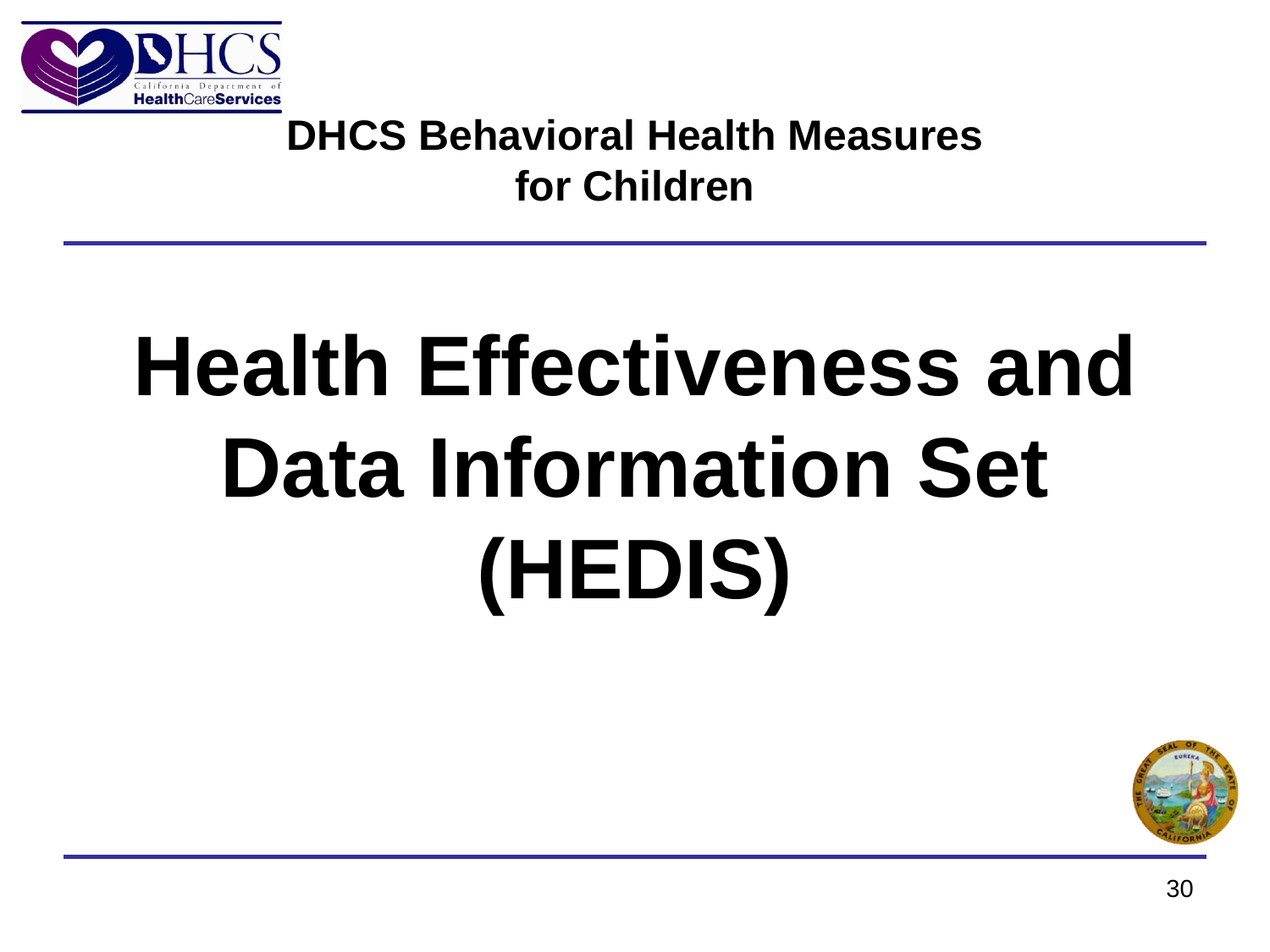![](_page_30_Picture_0.jpeg)

#### **Understanding HEDIS (Health Effectiveness Data and Information Set)**

- Used broadly to measure quality of health care in various systems and care environments
- Associated with payment incentives and disincentives
- Provides consistency to support comparisons
- Alignment with clinical guidelines and best
- practices

![](_page_30_Picture_7.jpeg)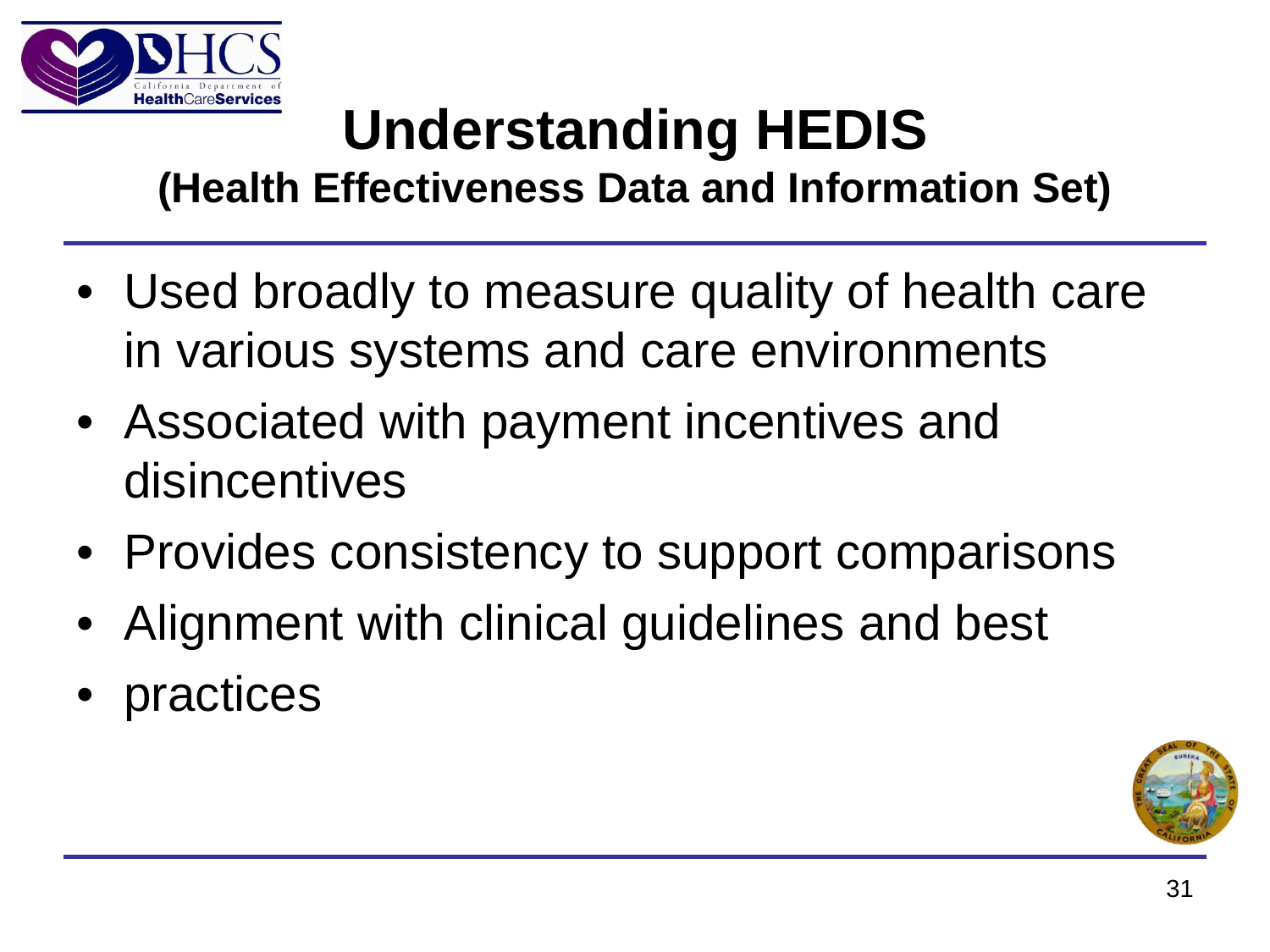![](_page_31_Picture_0.jpeg)

#### **HEDIS Behavioral Health**  California Department of **Measures for Children Reported by DHCS**

- ADD: Follow-Up Care for Children Prescribed Attention Deficit Hyperactivity Disorder Medication includes an initiation phase and a continuation phase *[Reported to CMS 2018] [SB 484, Ch. 540, Statutes of 2015]*
- FUH: Follow-Up After Hospitalization for Mental Illness includes a 7 day and a 30 day follow up *[Reported to CMS 2018] [SB 484]*
- APP: Use of First-Line Psychosocial Care for Children and
- Adolescents on Antipsychotics *[Reported to CMS 2018] [SB 484]*
- APC: Use of Multiple Concurrent Antipsychotics in Children and Adolescents *[Reported to CMS 2018] [SB 484]*
- APM: Metabolic Monitoring for Children and Adolescents on Antipsychotics *[SB 484]*

![](_page_31_Picture_8.jpeg)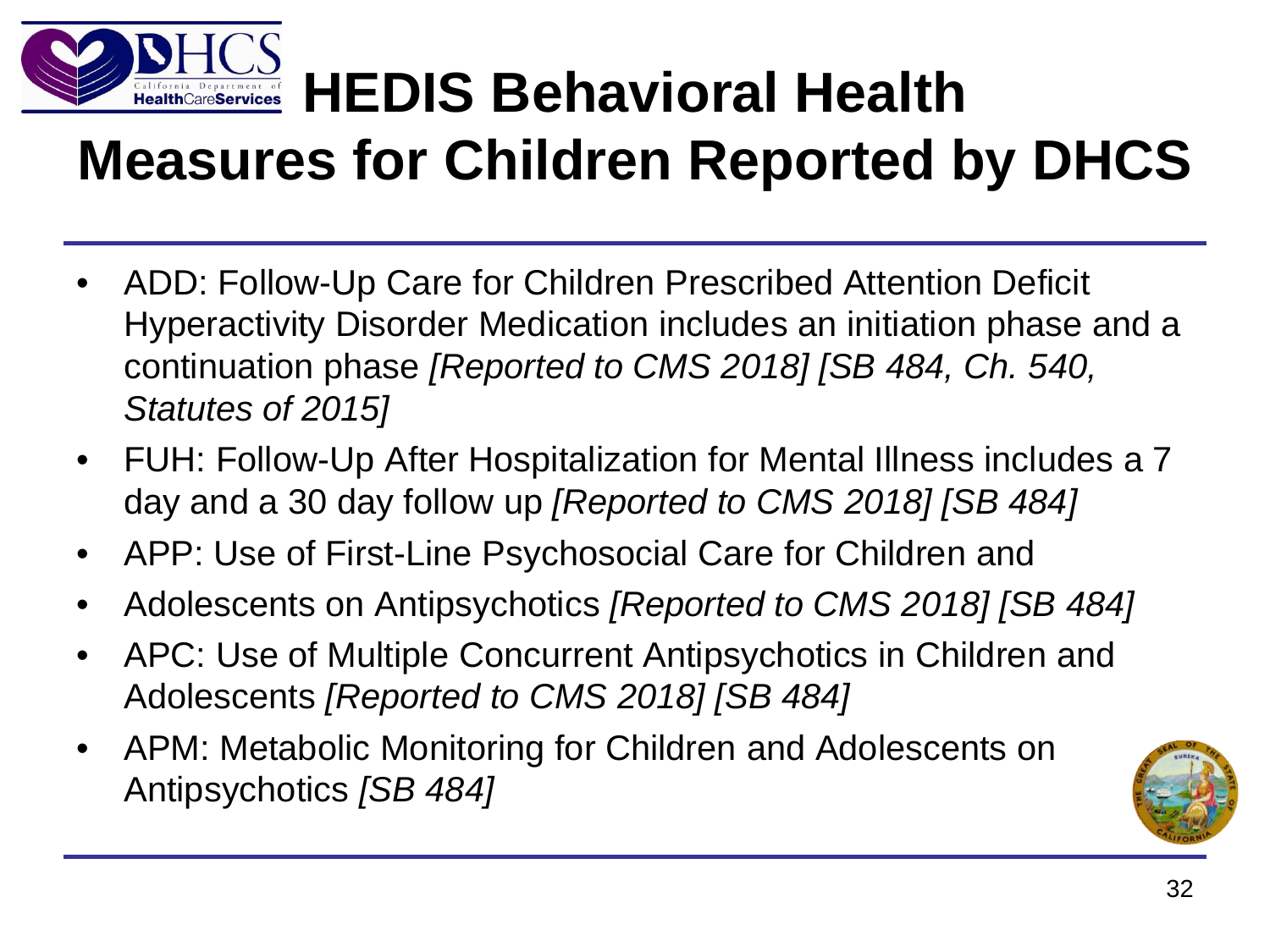![](_page_32_Picture_0.jpeg)

### **What we understand from HEDIS Measures**

- ADHD measure assesses dose adjustments for new medications
- Follow-up After Hospitalizations measure assesses follow-up care which will assess stabilization and should be used to help prevent re-hospitalization
- Psychosocial Care measure assesses supportive treatments for new antipsychotic medications
- Concurrent Antipsychotic measure assesses medication use for ongoing treatment
- Metabolic Monitoring measure assesses potential risks associated with ongoing treatment

![](_page_32_Picture_7.jpeg)